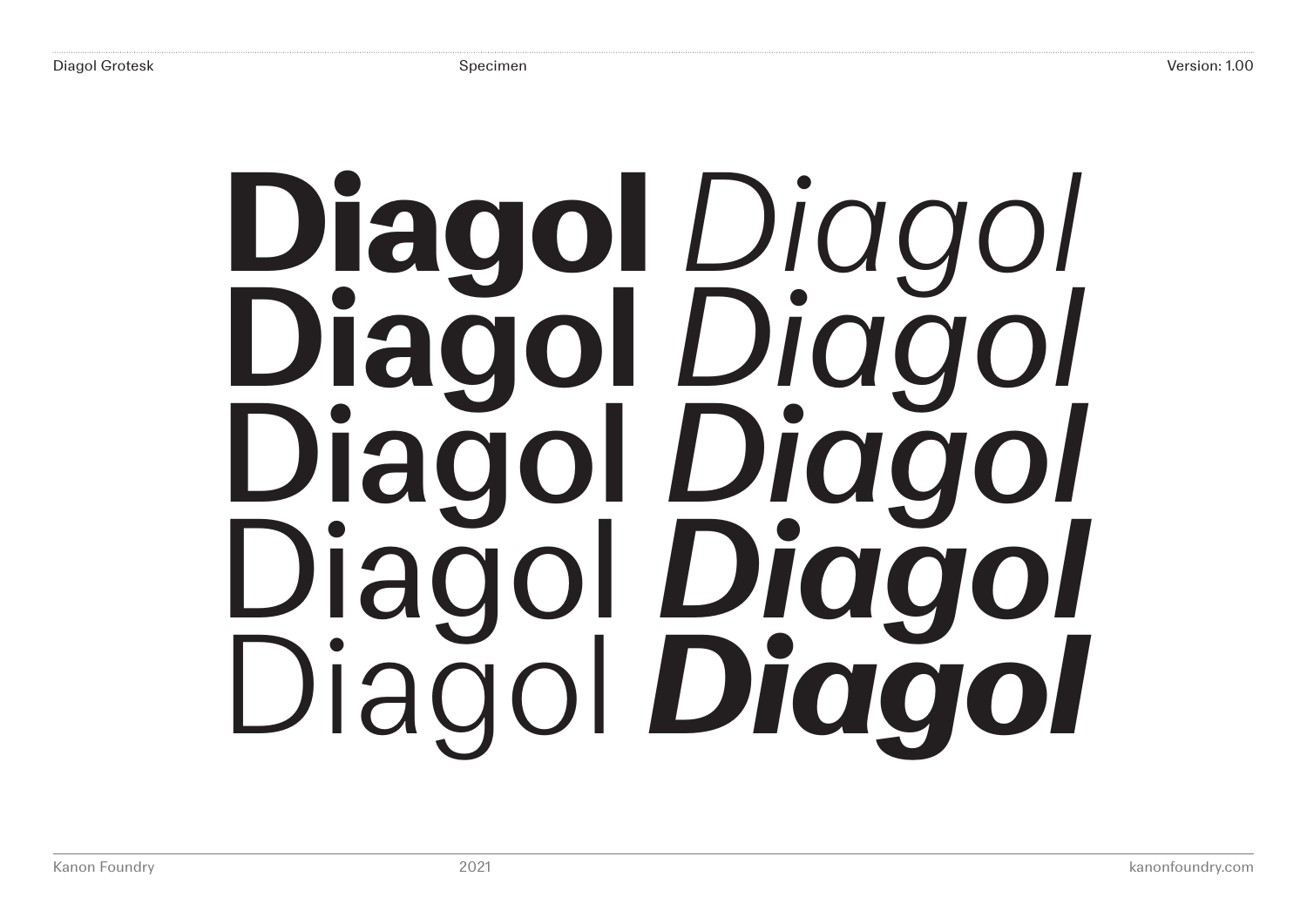Styles

Diagol Grotesk Light *Diagol Grotesk Light Italic* Diagol Grotesk Regular *Diagol Grotesk Regular Italic* Diagol Grotesk Medium *Diagol Grotesk Medium Italic* **Diagol Grotesk Bold** *Diagol Grotesk Bold Italic* Diagol Grotesk Black *Diagol Grotesk Black Italic*

Information

| Release date:     | 2021                     |
|-------------------|--------------------------|
| Design:           | Tor Weibull              |
| Styles:           | 10                       |
| Glyhps:           | 746                      |
| Supported ranges: | Latin, Latin Extended-A, |

About

Diagol grotesk is a contrasted grotesk that blends the warmth of early 20<sup>th</sup> century American Gothics with the genre of Swiss groteskts from the first half of the 20th century. Diagol reflects the history of these two genres with a contemporary approach. The typeface's sophisticated drawing makes it suitable for both body text and large headlines.

The first drawings of the typeface were made the spring of 2019 when design studio VARV VARV contacted Tor Weibull to make a typeface suitable for Signal - Center for contemporary art's signage and upcoming website, Diagol Grotesk was the outcome.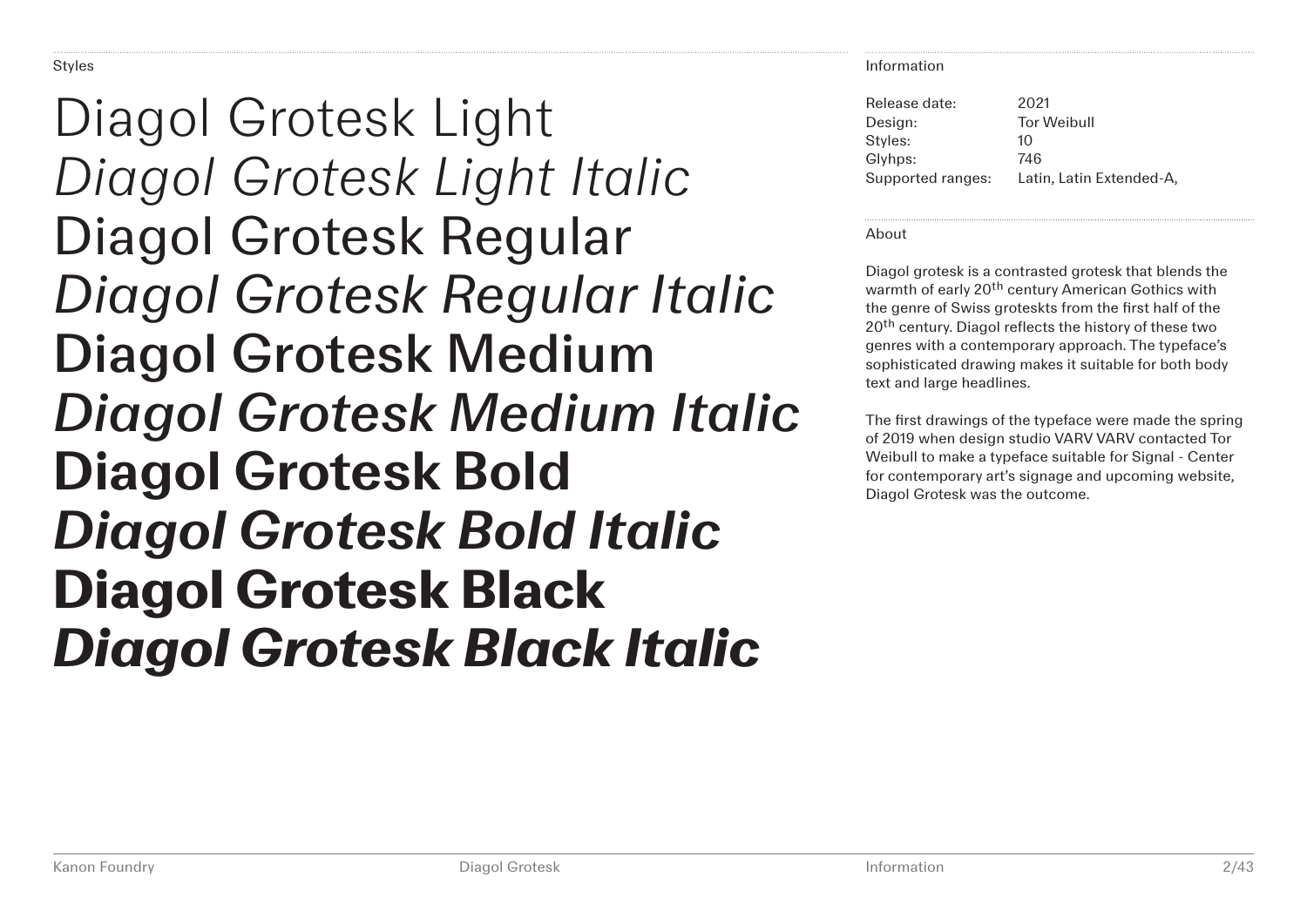#### Glyph Set

| Glyph Set                                                                                                                                                                                                      |                                                                                                                                                                                                                                                      | Supported Languages:                                                                                                                                                                                                                                                                                                                                                                  |
|----------------------------------------------------------------------------------------------------------------------------------------------------------------------------------------------------------------|------------------------------------------------------------------------------------------------------------------------------------------------------------------------------------------------------------------------------------------------------|---------------------------------------------------------------------------------------------------------------------------------------------------------------------------------------------------------------------------------------------------------------------------------------------------------------------------------------------------------------------------------------|
| Uppercase:                                                                                                                                                                                                     | Numbers:                                                                                                                                                                                                                                             | Afrikaans, Albanian, Asu, Basque, Bemba, Bena, Breton,                                                                                                                                                                                                                                                                                                                                |
| ABCDEFGHIJKLMNOPQRSTUVWXYZ                                                                                                                                                                                     | 0123456789                                                                                                                                                                                                                                           | Catalian, Chiga, Colognian, Czech, Danish, Dutch,<br>Embu, English, Esperanto, Estonian, Faroese, Filipino,                                                                                                                                                                                                                                                                           |
| <b>Accented Uppercase:</b>                                                                                                                                                                                     | <b>Additional Numbers:</b>                                                                                                                                                                                                                           | Finnish, French, Friulian, Galician, Ganda, German,<br>Gusii, Hawaiian, Hungarian, Icelandic, Inari Sami,                                                                                                                                                                                                                                                                             |
| Á Ă Ă Â Ä Ä A A À Ā Ą Å Å Ã Æ Æ Ē B Ć Č Ç Ç Ĉ Ċ Đ Ď<br><b>D</b> DDÉĔĔĘÊËËEEEEFGĞĞĞGGĞHHHHH<br>ÖÒQÒŐŌQØØÕŒPPŔŘRR̀ŔŚŠŞŜŞŚſSŦ<br><b>ŸŶŹŽŻ</b>                                                                     | 00000000000<br>0000000000<br>01234567890123456789<br>$\begin{smallmatrix}&&&&&&0&1&2&3&4&5&6&7&8&9\\0&1&2&3&4&5&6&7&8&9\end{smallmatrix}$<br>01234567<br>1/2 1/3 2/3 1/4 3/4 1/5 2/5 3/5 4/5 1/6 5/6 1/8 3/8 5/8 7/8                                 | Indonesian, Irish, Italian, Jola-Fonyi, Kabuverduanu,<br>Kalaallisut, Kalenjin, Kamba, Kikuyu, Kinyarwanda,<br>Latvian, Lithuanian, Lower Sorbian, Luo, Luxembourgish,<br>Luyia, Machame, Makhuwa-Meetto, Makonde, Malagasy,<br>Maltese, Manx, Meru, Morisyen, Northern Sami, North<br>Ndebele, Norwegian Bokmål, Norwegian Nynorsk,<br>Nyankole, Oromo, Polish, Portuguese, Quechua, |
| <b>Uppercase Ligatures:</b>                                                                                                                                                                                    | Symbols:                                                                                                                                                                                                                                             | Romanian, Romansh, Rombo, Rundi, Rwa, Samburu,<br>Sango, Sangu, Scottish Gaelic, Sena, Serbian, Shambala,                                                                                                                                                                                                                                                                             |
| DZ DŽ Dz Dž U Ú                                                                                                                                                                                                | $\mathfrak{Q}\otimes\mathfrak{A}\P\S\otimes^{\circ\mathrm{TM}}\,{}^{\circ}\, \, {}^{\star}\,\mathfrak{t}\,\mathrm{e}\oplus\mathfrak{D}\otimes\mathfrak{Q}\,\mathrm{e}\,\mathfrak{a}\,\mathfrak{o}\,\mathfrak{a}\,\Delta\,\lozenge\,\Omega\,\mu\,\pi$ | Shona, Slovak, Slovenian, Soga, Somali, Spanish, Swahili,<br>Swedish, Swiss German, Taita, Teso, Tongan, Turkish,                                                                                                                                                                                                                                                                     |
| <b>Uppercase Alternates:</b>                                                                                                                                                                                   | Arrows:                                                                                                                                                                                                                                              | Upper Sorbian, Uzbek, Volapük, Vunjo, Walser, Welsh,<br>Western Frisian, Zulu.                                                                                                                                                                                                                                                                                                        |
| G G Ğ Ĝ G G Ğ Ğ                                                                                                                                                                                                | $\wedge \wedge \rightarrow \vee \vee \vee \vee \wedge$                                                                                                                                                                                               |                                                                                                                                                                                                                                                                                                                                                                                       |
| Lowercase:                                                                                                                                                                                                     | Math & Science:                                                                                                                                                                                                                                      |                                                                                                                                                                                                                                                                                                                                                                                       |
| abcdefghijklmnopqrstuvwxyz                                                                                                                                                                                     | $+ - x \div = \neq$ > $\lt$ $\geq$ $\leq$ $\pm$ $\approx$ $\sim$ $\neg$ $\wedge$ $\infty$ $\lceil \bigwedge \overline{ \rceil} \rceil$ $\searrow$ $\sqrt{\frac{\partial}{\cosh \rceil}}$ $\frac{\sqrt{6}}{20}$                                       |                                                                                                                                                                                                                                                                                                                                                                                       |
| Accented Lowercase:                                                                                                                                                                                            | Punctuation:                                                                                                                                                                                                                                         |                                                                                                                                                                                                                                                                                                                                                                                       |
| á ă ă â ä ä ä a a a ā a å å ã æ æ æ b b ć č ç ç ĉ ĉ ð ď đ d d é<br>ĕ ĕ ę ê ë ë ė ẹ è ē ẹ f ģ ğ ğ ĝ ĝ ġ ā ħ h ĥ h i j ĭ ĭ î ï ï i j ì ī j<br>ĩjí ĵķ k ĺ t ľ ḷ ŀ ł m̀ ń 'n ň ṇ ṅ ŋ ñ ó ŏ ŏ ô ồ ö o o ò ő ō o ø ǿ | .,:;!;?¿ · • * # / \ i c / \ ., : ; # () { } [ ] ( ) { } [ ]                                                                                                                                                                                         |                                                                                                                                                                                                                                                                                                                                                                                       |
| $\hat{u}$ $\tilde{u}$ $\tilde{w}$ $\hat{w}$ $\tilde{w}$ $\hat{w}$ $\hat{w}$ $\hat{y}$ $\hat{y}$ $\tilde{y}$ $\tilde{y}$ $\tilde{y}$ $\tilde{y}$ $\tilde{y}$ $\tilde{z}$ $\tilde{z}$ $\tilde{z}$                | Currency:                                                                                                                                                                                                                                            |                                                                                                                                                                                                                                                                                                                                                                                       |
| Lowercase Ligatures:                                                                                                                                                                                           | $\beta$ $\alpha$ $\alpha$ $\beta$ $\epsilon$ $f$ $\beta$ $P$ $\tau$ $\epsilon$ $\mathcal{H}$ $\gamma$<br>$\beta$ $\alpha$ $\alpha$ $\beta$ $\epsilon$ $f$ $\beta$ $P$ $\tau$ $\epsilon$ $W$ $Y$                                                      |                                                                                                                                                                                                                                                                                                                                                                                       |
| dz dž ff ffi fi fl ij íj                                                                                                                                                                                       | Small letters:                                                                                                                                                                                                                                       |                                                                                                                                                                                                                                                                                                                                                                                       |
| Alternate Lowercase:                                                                                                                                                                                           | Haabcdefghijklmnopqrstuvwxyz<br>$\Box$ a a b c d e f g h i j k l m n o p q r s t u v w x y z                                                                                                                                                         |                                                                                                                                                                                                                                                                                                                                                                                       |
| a á ă ă â ä ä a a à ā a å å ã                                                                                                                                                                                  |                                                                                                                                                                                                                                                      |                                                                                                                                                                                                                                                                                                                                                                                       |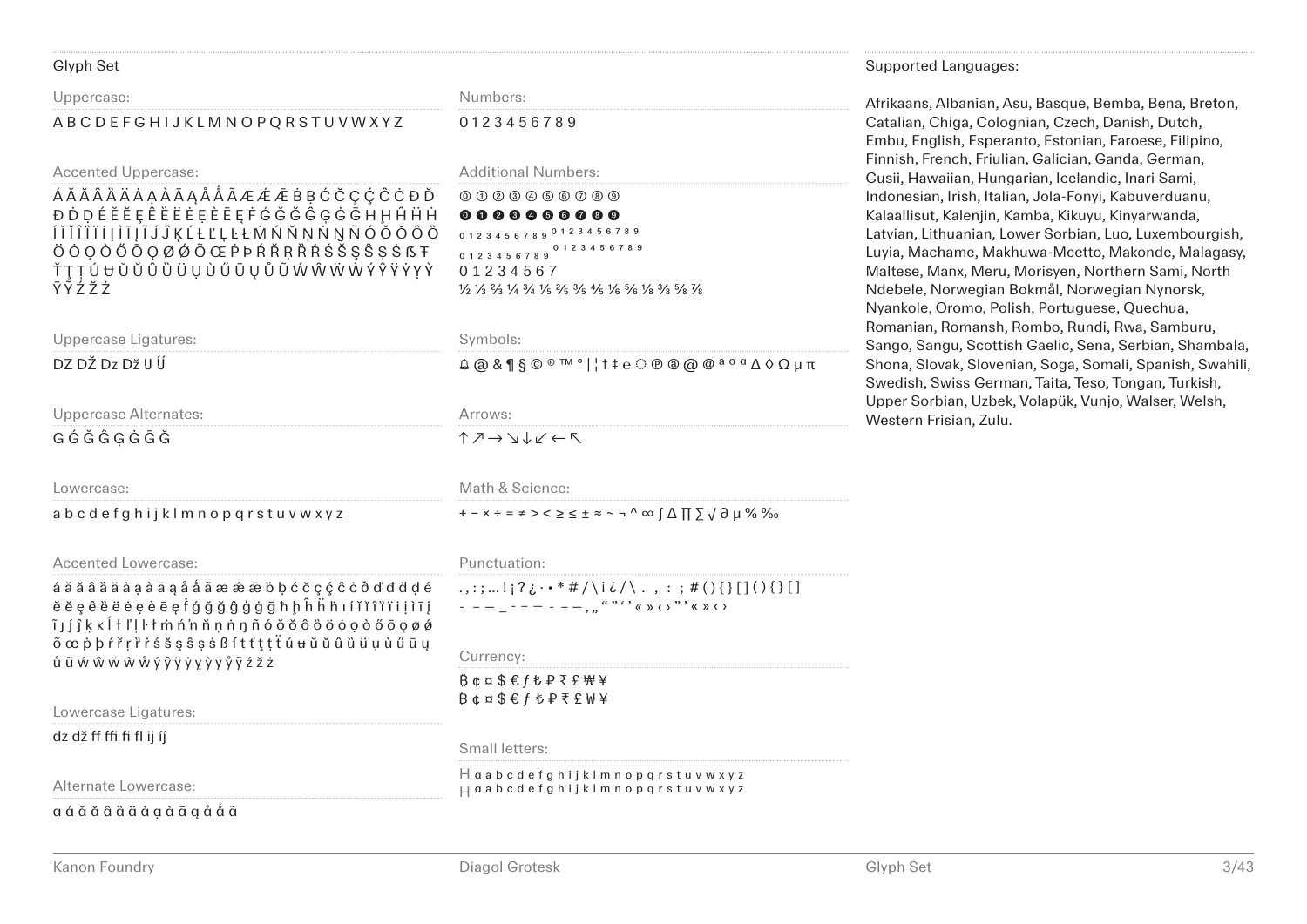| OpenType Features                   |                                                                                                                 |
|-------------------------------------|-----------------------------------------------------------------------------------------------------------------|
| Numerator                           |                                                                                                                 |
| 1234567890 abcdefg                  | 0123456789 abcdefghi                                                                                            |
| hijklmnopqrstuvwxyz                 | hijklmnopqrstuvwxy                                                                                              |
| Denominator                         |                                                                                                                 |
| 1234567890 abcdefg                  | 0123456789 abcdefghi                                                                                            |
| hijklmnopgrstuvwxyz                 | hijklmnopqrstuvwxyz                                                                                             |
| Superscript                         |                                                                                                                 |
| 1234567890                          | 1234567890                                                                                                      |
| Subscript                           |                                                                                                                 |
| 1234567890                          | 1234567890                                                                                                      |
| <b>Tabular Lining Numbers</b>       |                                                                                                                 |
| $1234567890, ::#---\alpha\beta\phi$ | $1234567890.$ , : ; # - $-\alpha\beta\phi$                                                                      |
|                                     | \$€f₺₽₹£₩¥+-x÷=≠><≥≤±≈                                                                                          |
| Fractions                           |                                                                                                                 |
| 1/2 1/3 2/3 1/4 3/4 1/5 2/5 3/5     | $\frac{1}{2}$ $\frac{1}{3}$ $\frac{2}{3}$ $\frac{1}{4}$ $\frac{3}{4}$ $\frac{1}{5}$ $\frac{2}{5}$ $\frac{3}{5}$ |
| 4/5 1/6 5/6 1/8 3/8 5/8 7/8         | $\frac{4}{5}$ $\frac{1}{6}$ $\frac{5}{6}$ $\frac{1}{8}$ $\frac{3}{8}$ $\frac{5}{8}$ $\frac{7}{8}$               |
| Ordinals                            |                                                                                                                 |
| 1 <sub>o</sub> 1 <sub>a</sub>       | 1 <sup>0</sup> 1 <sup>a</sup>                                                                                   |
| <b>Case Sensitive Forms</b>         |                                                                                                                 |
| $i\lambda/\sqrt{3}$ []---«»         | $i\lambda/\langle 0 $ []---«» $\vee$ @                                                                          |
| Stylistic set 1(Alt. a) & 2(Alt. G) |                                                                                                                 |
| $Gaa(\partial_{\theta}\mathbb{Q})$  | $Ga^a$ @@                                                                                                       |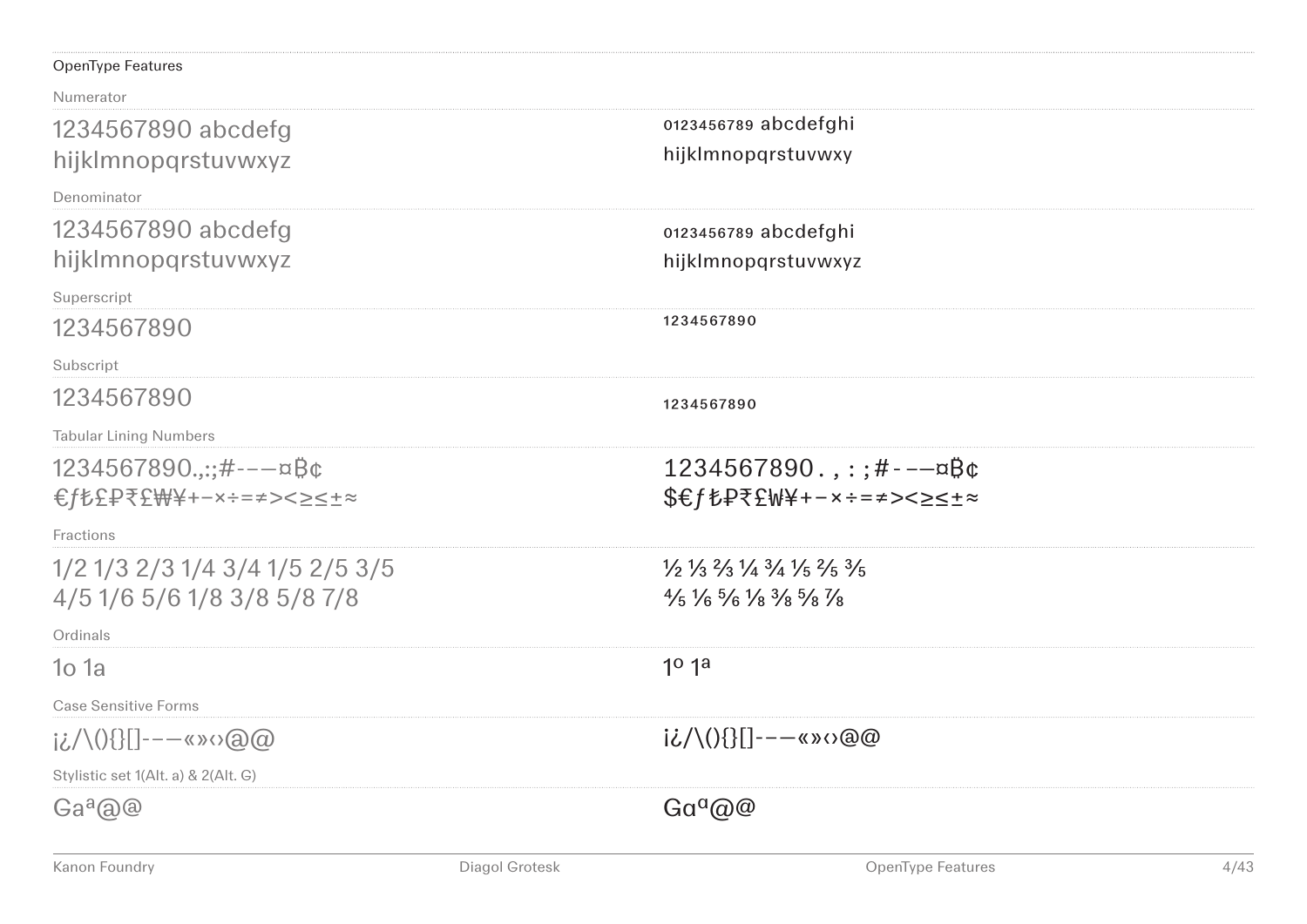Light 30pt

## ABCDEFGHIJKLMNOPQRSTUVWXYZ abcdefghijklmnopqrstuvwxyz 0123456789.,!?()[]{}/\#@&£\$€

Light 22pt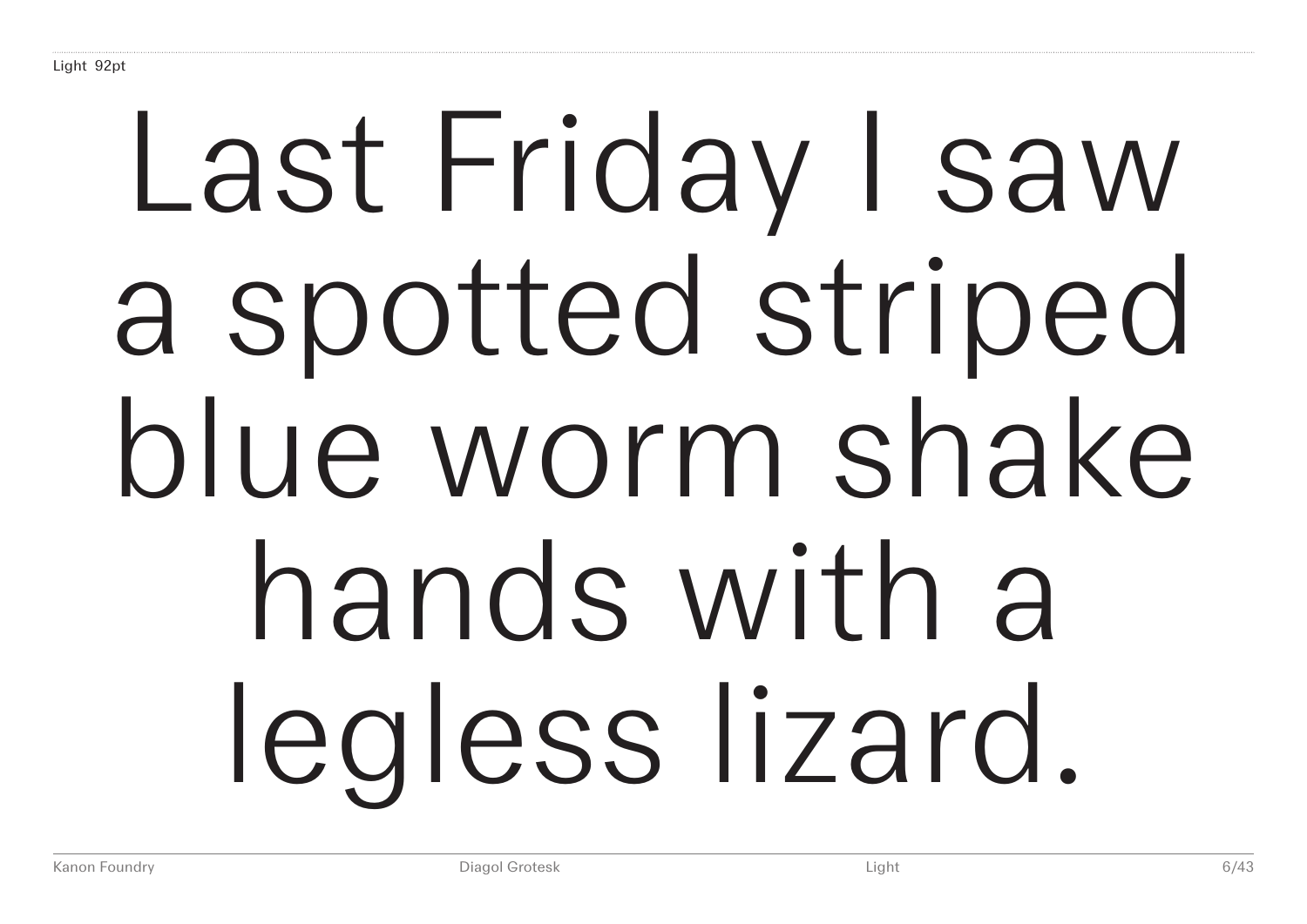## Light 30pt

For example, in one case, Matthew copulates with a elephant, each admiring the others' violent nature, while in another story, the narrator has a pleasant dream that he is a hog.

Light 18pt

According to the belief of the Teutons these wicked giants will some day destroy the beautiful world. Even the gods themselves will be killed in a dreadful battle with them. First of all will come three terrible winters without any spring or summer. The sun and moon will cease to shine and the bright stars will fall from the sky. The earth will be shaken as when there is a great earthquake and the waves of the sea will roar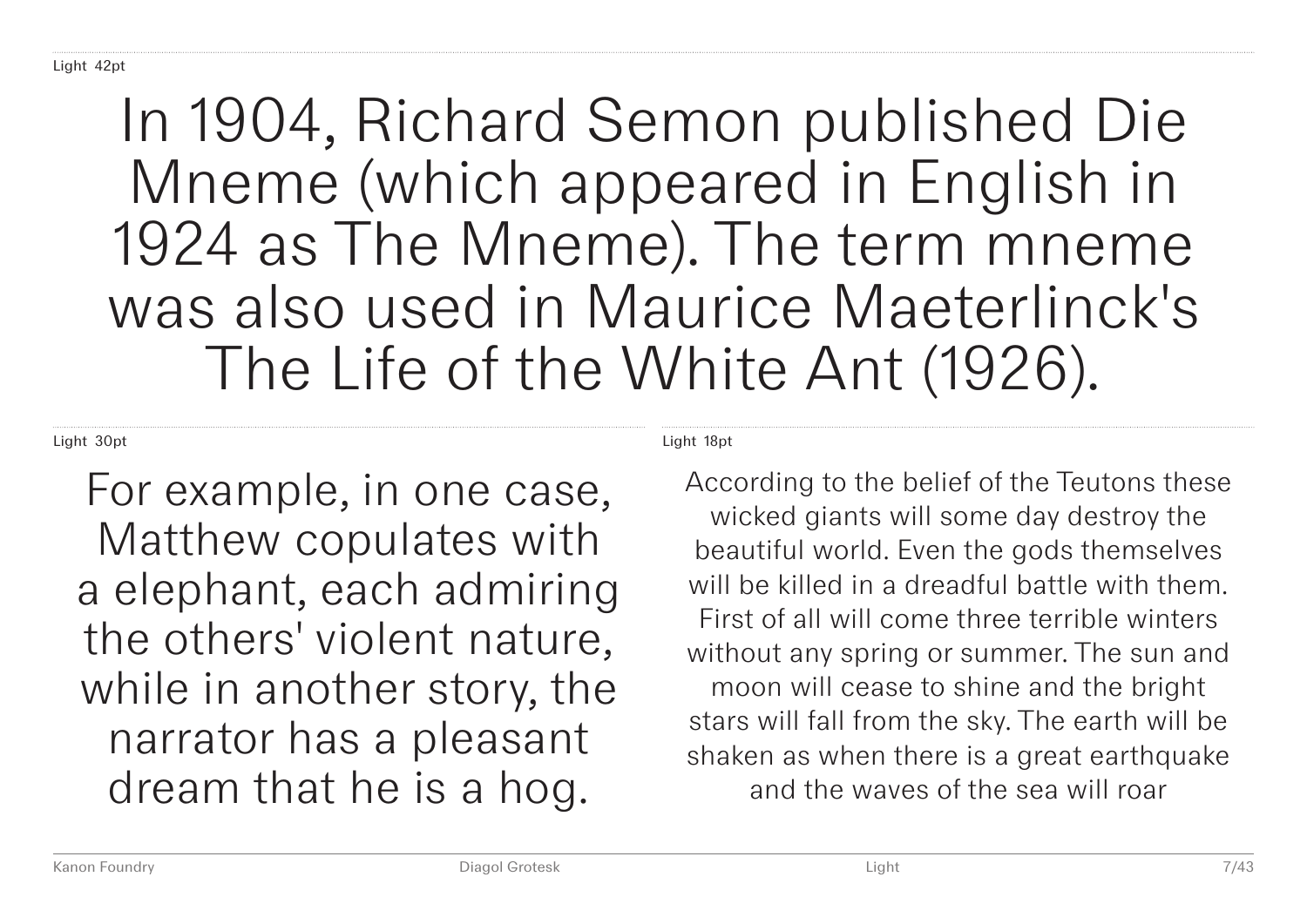#### Light 14pt

A certain king had a beautiful garden, and in the garden stood a tree which bore golden apples. These apples were always counted, and about the time when they began to grow ripe it was found that every night one of them was gone. The king became very angry at this, and ordered the gardener to keep watch all night under the tree. The gardener set his eldest son to watch; but about twelve o'clock he fell asleep, and in the morning another of the apples was missing. Then the second son was ordered to watch; and at midnight he too fell asleep, and in the morning another apple was gone. Then the third son offered to keep watch; but the gardener at first would not

## Light 12pt

A certain king had a beautiful garden, and in the garden stood a tree which bore golden apples. These apples were always counted, and about the time when they began to grow ripe it was found that every night one of them was gone. The king became very angry at this, and ordered the gardener to keep watch all night under the tree. The gardener set his eldest son to watch; but about twelve o'clock he fell asleep, and in the morning another of the apples was missing. Then the second son was ordered to watch; and at midnight he too fell asleep, and in the morning another apple was gone. Then the third son offered to keep watch; but the gardener at first would not let him, for fear some harm should come to him: however, at last he consented, and the young man laid himself under the tree to watch. As the clock struck twelve he heard a rustling noise in the air, and a bird came flying that was of pure gold; and as it was snapping at one of the apples with its beak, the gardener's son jumped up and shot an arrow at it. But the arrow did the bird no harm; only it dropped a

#### Light 10pt

A certain king had a beautiful garden, and in the garden stood a tree which bore golden apples. These apples were always counted, and about the time when they began to grow ripe it was found that every night one of them was gone. The king became very angry at this, and ordered the gardener to keep watch all night under the tree. The gardener set his eldest son to watch; but about twelve o'clock he fell asleep, and in the morning another of the apples was missing. Then the second son was ordered to watch; and at midnight he too fell asleep, and in the morning another apple was gone. Then the third son offered to keep watch; but the gardener at first would not let him, for fear some harm should come to him: however, at last he consented, and the young man laid himself under the tree to watch. As the clock struck twelve he heard a rustling noise in the air, and a bird came flying that was of pure gold; and as it was snapping at one of the apples with its beak, the gardener's son jumped up and shot an arrow at it. But the arrow did the bird no harm; only it dropped a golden feather from its tail, and then flew away. The golden feather was brought to the king in the morning, and all the council was called together. Everyone agreed that it was worth more than all the wealth of the kingdom: but the king said, 'One feather is of no use to me, I must have the whole bird.'

#### Light 8pt

A certain king had a beautiful garden, and in the garden stood a tree which bore golden apples. These apples were always counted, and about the time when they began to grow ripe it was found that every night one of them was gone. The king became very angry at this, and ordered the gardener to keep watch all night under the tree. The gardener set his eldest son to watch; but about twelve o'clock he fell asleep, and in the morning another of the apples was missing. Then the second son was ordered to watch; and at midnight he too fell asleep, and in the morning another apple was gone. Then the third son offered to keep watch; but the gardener at first would not let him, for fear some harm should come to him: however, at last he consented, and the young man laid himself under the tree to watch. As the clock struck twelve he heard a rustling noise in the air, and a bird came flying that was of pure gold; and as it was snapping at one of the apples with its beak, the gardener's son jumped up and shot an arrow at it. But the arrow did the bird no harm; only it dropped a golden feather from its tail, and then flew away. The golden feather was brought to the

king in the morning, and all the council was called together. Everyone agreed that it was worth more than all the wealth of the kingdom: but the king said, 'One feather is of no use to me, I must have the whole bird'

Then the gardener's eldest son set out and thought to find the golden bird very easily; and when he had gone but a little way, he came to a wood, and by the side of the wood he saw a fox sitting; so he took his bow and made ready to shoot at it. Then the fox said, 'Do not shoot me, for I will give you good counsel: I know what your business is, and that you want to find the golden bird. You will reach a village in the evening; and when you get there, you will see two inns opposite to each other, one of which is very pleasant and beautiful to look at: go not in there, but rest for the night in the other, though it may appear to you to be very poor and mean.' But the son thought to himself, 'What can such a beast as this know about the matter?' So he shot his arrow at the fox; but he missed it, and it set up its tail above its back and ran into the wood. Then he went his way, and in the evening came to the village where the two inns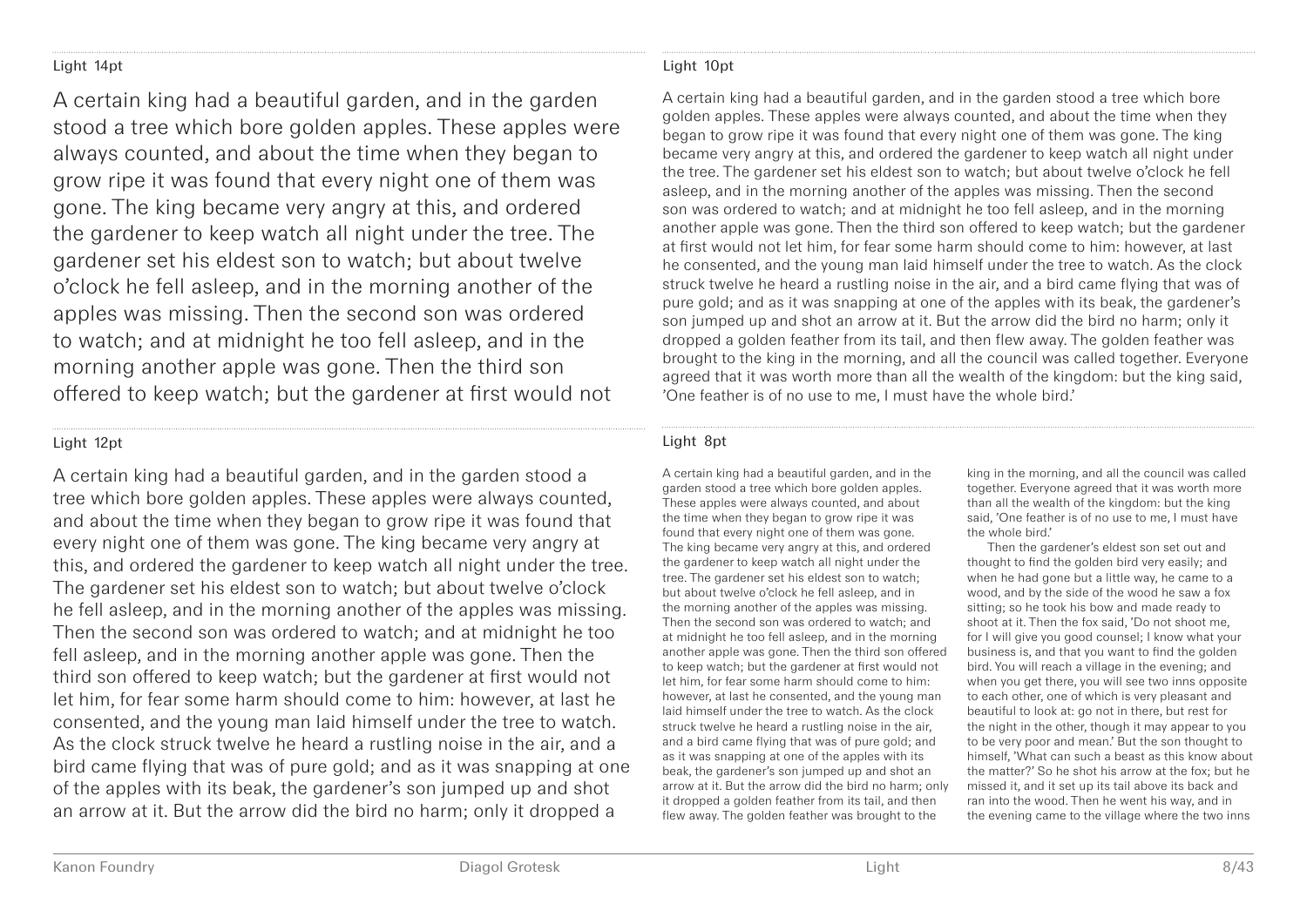Light Italic 30pt

## *ABCDEFGHIJKLMNOPQRSTUVWXYZ abcdefghijklmnopqrstuvwxyz 0123456789.,!?()[]{}/\#@&£\$€*

Light Italic 22pt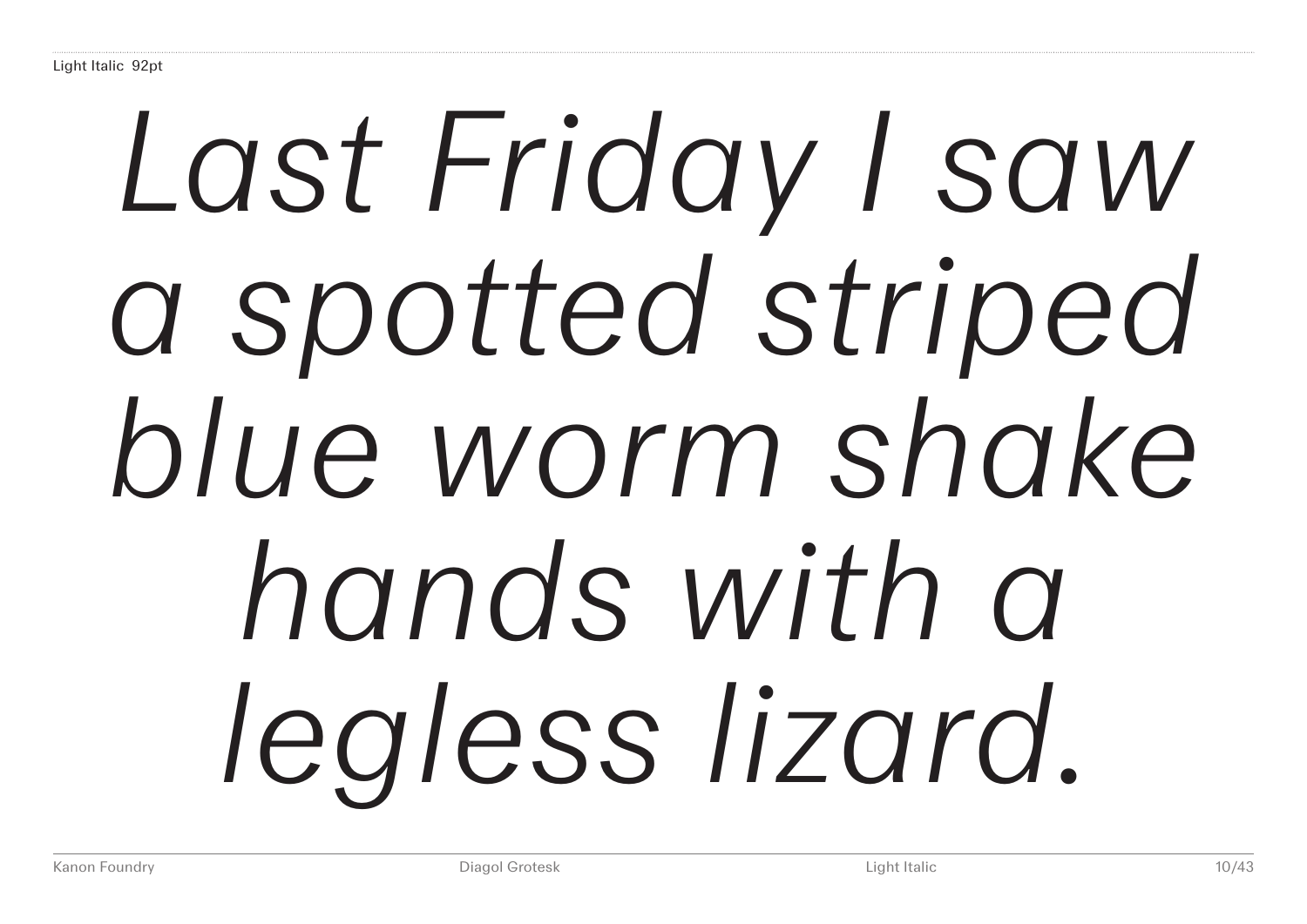## Light Italic 30pt

*For example, in one case, Matthew copulates with a elephant, each admiring the others' violent nature, while in another story, the narrator has a pleasant dream that he is a hog.* 

Light Italic 18pt

*According to the belief of the Teutons these wicked giants will some day destroy the beautiful world. Even the gods themselves will be killed in a dreadful battle with them. First of all will come three terrible winters without any spring or summer. The sun and moon will cease to shine and the bright stars will fall from the sky. The earth will be shaken as when there is a great earthquake and the waves of the sea will roar*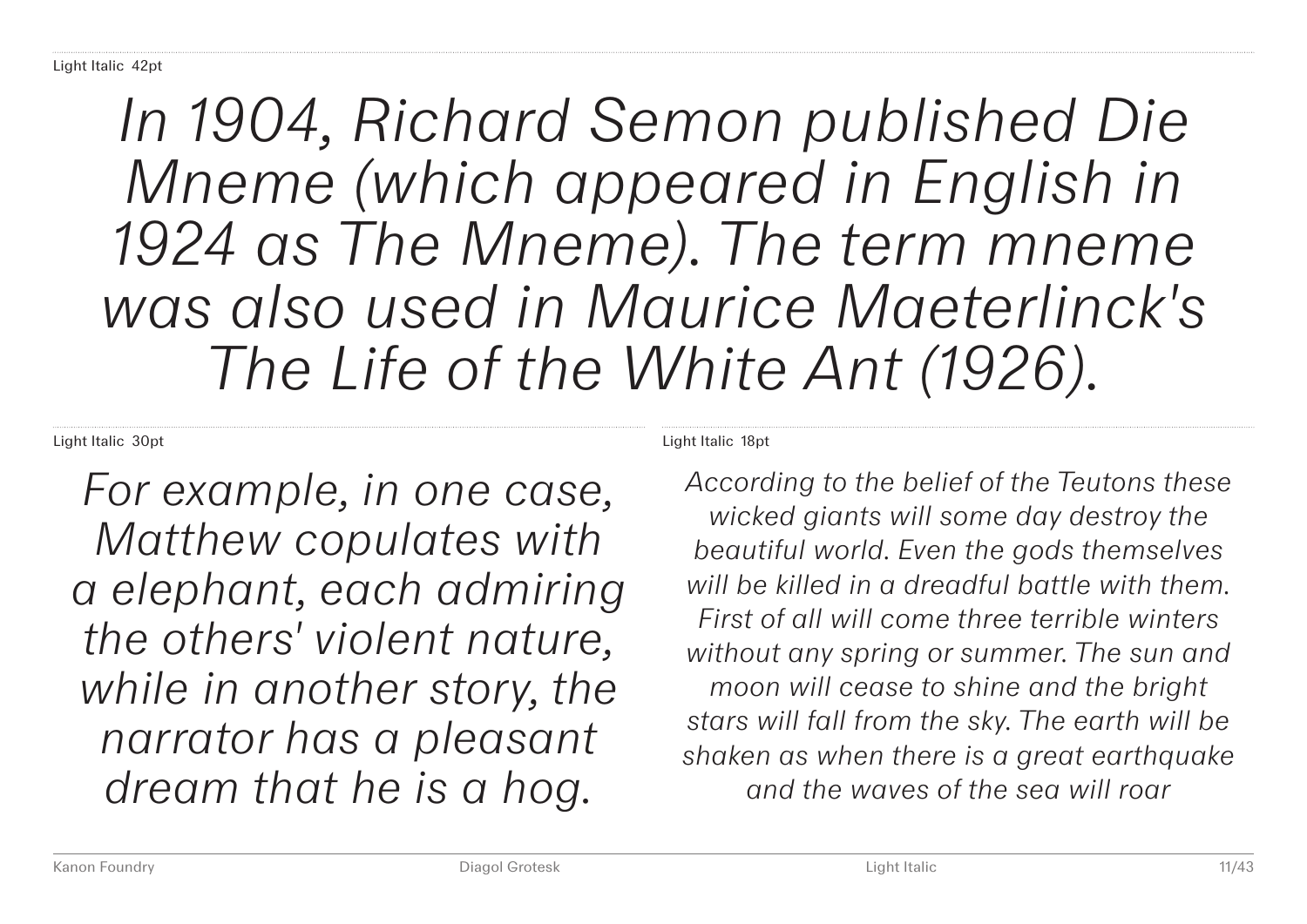#### Light Italic 14pt

*A certain king had a beautiful garden, and in the garden stood a tree which bore golden apples. These apples were always counted, and about the time when they began to grow ripe it was found that every night one of them was gone. The king became very angry at this, and ordered the gardener to keep watch all night under the tree. The gardener set his eldest son to watch; but about twelve o'clock he fell asleep, and in the morning another of the apples was missing. Then the second son was ordered to watch; and at midnight he too fell asleep, and in the morning another apple was gone. Then the third son offered to keep watch; but the gardener at first would not* 

## Light Italic 12pt

*A certain king had a beautiful garden, and in the garden stood a tree which bore golden apples. These apples were always counted, and about the time when they began to grow ripe it was found that every night one of them was gone. The king became very angry at this, and ordered the gardener to keep watch all night under the tree. The gardener set his eldest son to watch; but about twelve o'clock he fell asleep, and in the morning another of the apples was missing. Then the second son was ordered to watch; and at midnight he too fell asleep, and in the morning another apple was gone. Then the third son offered to keep watch; but the gardener at first would not let him, for fear some harm should come to him: however, at last he consented, and the young man laid himself under the tree to watch. As the clock struck twelve he heard a rustling noise in the air, and a bird came flying that was of pure gold; and as it was snapping at one of the apples with its beak, the gardener's son jumped up and shot an arrow at it. But the arrow did the bird no harm; only it dropped a* 

#### Light Italic 10pt

*A certain king had a beautiful garden, and in the garden stood a tree which bore golden apples. These apples were always counted, and about the time when they began to grow ripe it was found that every night one of them was gone. The king became very angry at this, and ordered the gardener to keep watch all night under the tree. The gardener set his eldest son to watch; but about twelve o'clock he fell asleep, and in the morning another of the apples was missing. Then the second son was ordered to watch; and at midnight he too fell asleep, and in the morning another apple was gone. Then the third son offered to keep watch; but the gardener at first would not let him, for fear some harm should come to him: however, at last he consented, and the young man laid himself under the tree to watch. As the clock struck twelve he heard a rustling noise in the air, and a bird came flying that was of pure gold; and as it was snapping at one of the apples with its beak, the gardener's son jumped up and shot an arrow at it. But the arrow did the bird no harm; only it dropped a golden feather from its tail, and then flew away. The golden feather was brought to the king in the morning, and all the council was called together. Everyone agreed that it was worth more than all the wealth of the kingdom: but the king said, 'One feather is of no use to me, I must have the whole bird.'*

#### Light Italic 8pt

*A certain king had a beautiful garden, and in the garden stood a tree which bore golden apples. These apples were always counted, and about the time when they began to grow ripe it was found that every night one of them was gone. The king became very angry at this, and ordered the gardener to keep watch all night under the tree. The gardener set his eldest son to watch; but about twelve o'clock he fell asleep, and in the morning another of the apples was missing. Then the second son was ordered to watch; and at midnight he too fell asleep, and in the morning another apple was gone. Then the third son offered to keep watch; but the gardener at first would not let him, for fear some harm should come to him: however, at last he consented, and the young man laid himself under the tree to watch. As the clock struck twelve he heard a rustling noise in the air, and a bird came flying that was of pure gold; and as it was snapping at one of the apples with its beak, the gardener's son jumped up and shot an arrow at it. But the arrow did the bird no harm; only it dropped a golden feather from its tail, and then flew away. The golden feather was brought* 

*to the king in the morning, and all the council was called together. Everyone agreed that it was worth more than all the wealth of the kingdom: but the king said, 'One feather is of no use to me, I must have the whole bird.'*

*Then the gardener's eldest son set out and thought to find the golden bird very easily; and when he had gone but a little way, he came to a wood, and by the side of the wood he saw a fox sitting; so he took his bow and made ready to shoot at it. Then the fox said, 'Do not shoot me, for I will give you good counsel; I know what your business is, and that you want to find the golden bird. You will reach a village in the evening; and when you get there, you will see two inns opposite to each other, one of which is very pleasant and beautiful to look at: go not in there, but rest for the night in the other, though it may appear to you to be very poor and mean.' But the son thought to himself, 'What can such a beast as this know about the matter?' So he shot his arrow at the fox; but he missed it, and it set up its tail above its back and ran into the wood. Then he went his way, and in the evening came to the village where the*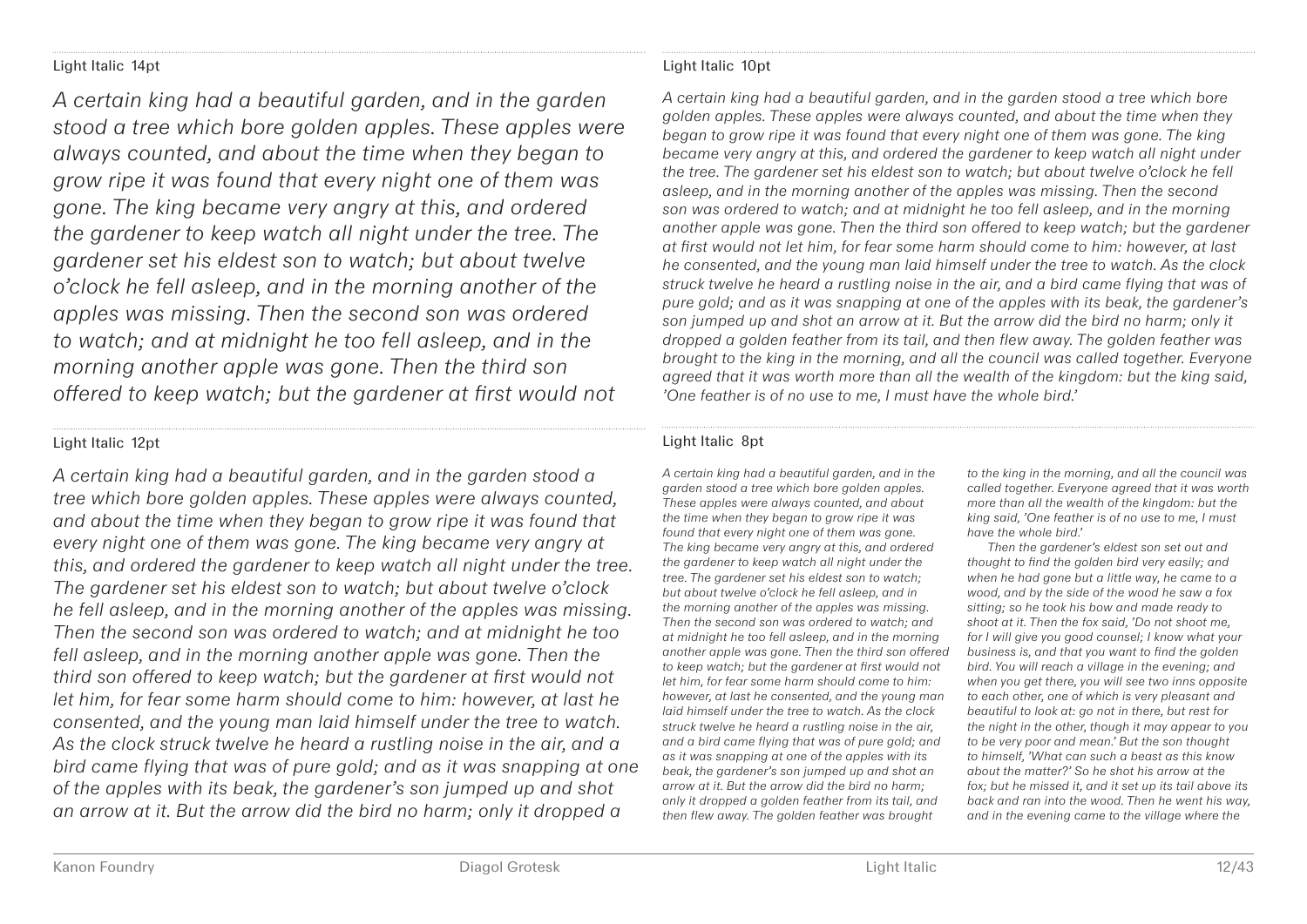Regular 30pt

## ABCDEFGHIJKLMNOPQRSTUVWXYZ abcdefghijklmnopqrstuvwxyz 0123456789.,!?()[]{}/\#@&£\$€

Regular 22pt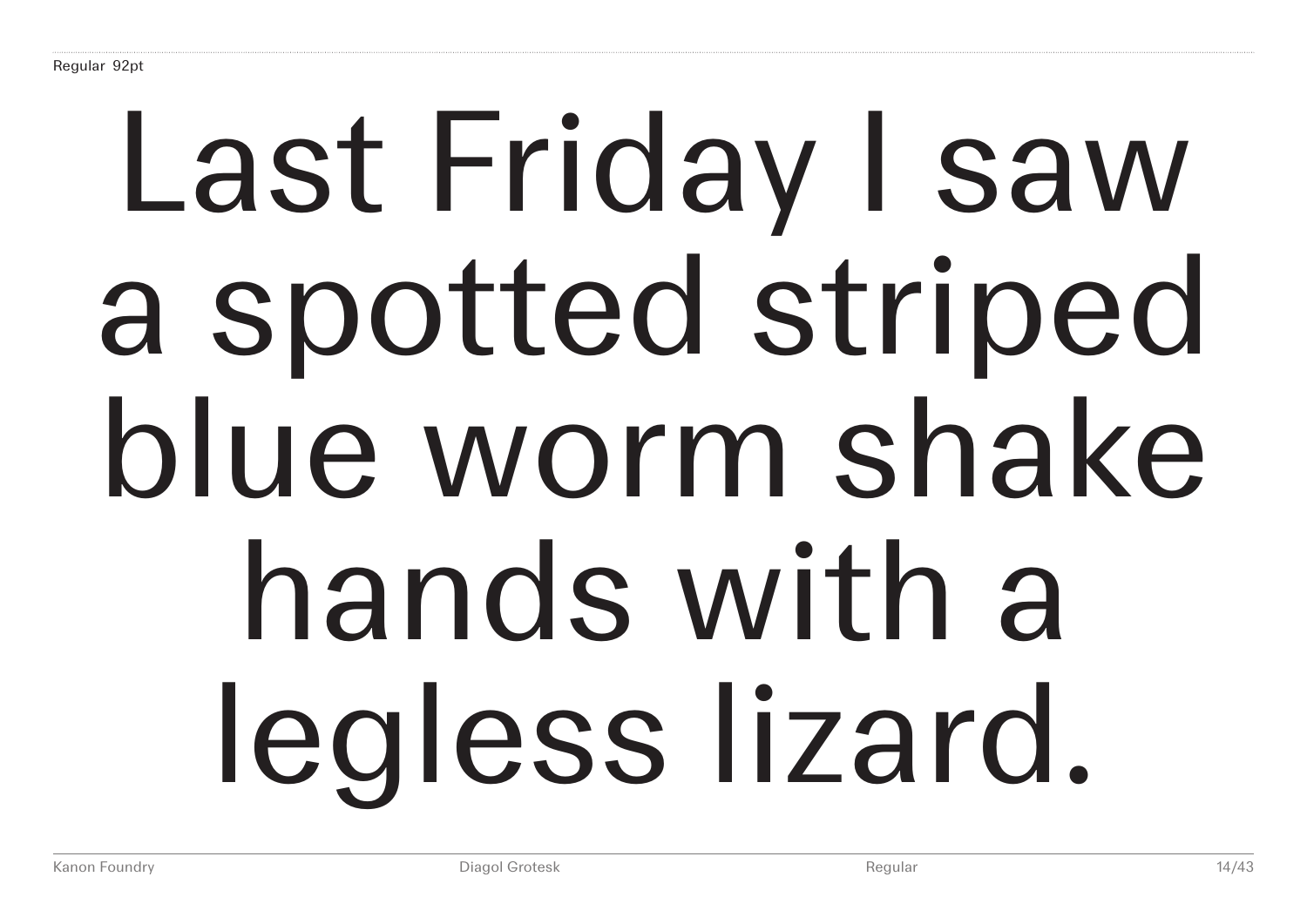## Regular 30pt

For example, in one case, Matthew copulates with a elephant, each admiring the others' violent nature, while in another story, the narrator has a pleasant dream that he is a hog.

Regular 18pt

According to the belief of the Teutons these wicked giants will some day destroy the beautiful world. Even the gods themselves will be killed in a dreadful battle with them. First of all will come three terrible winters without any spring or summer. The sun and moon will cease to shine and the bright stars will fall from the sky. The earth will be shaken as when there is a great earthquake and the waves of the sea will roar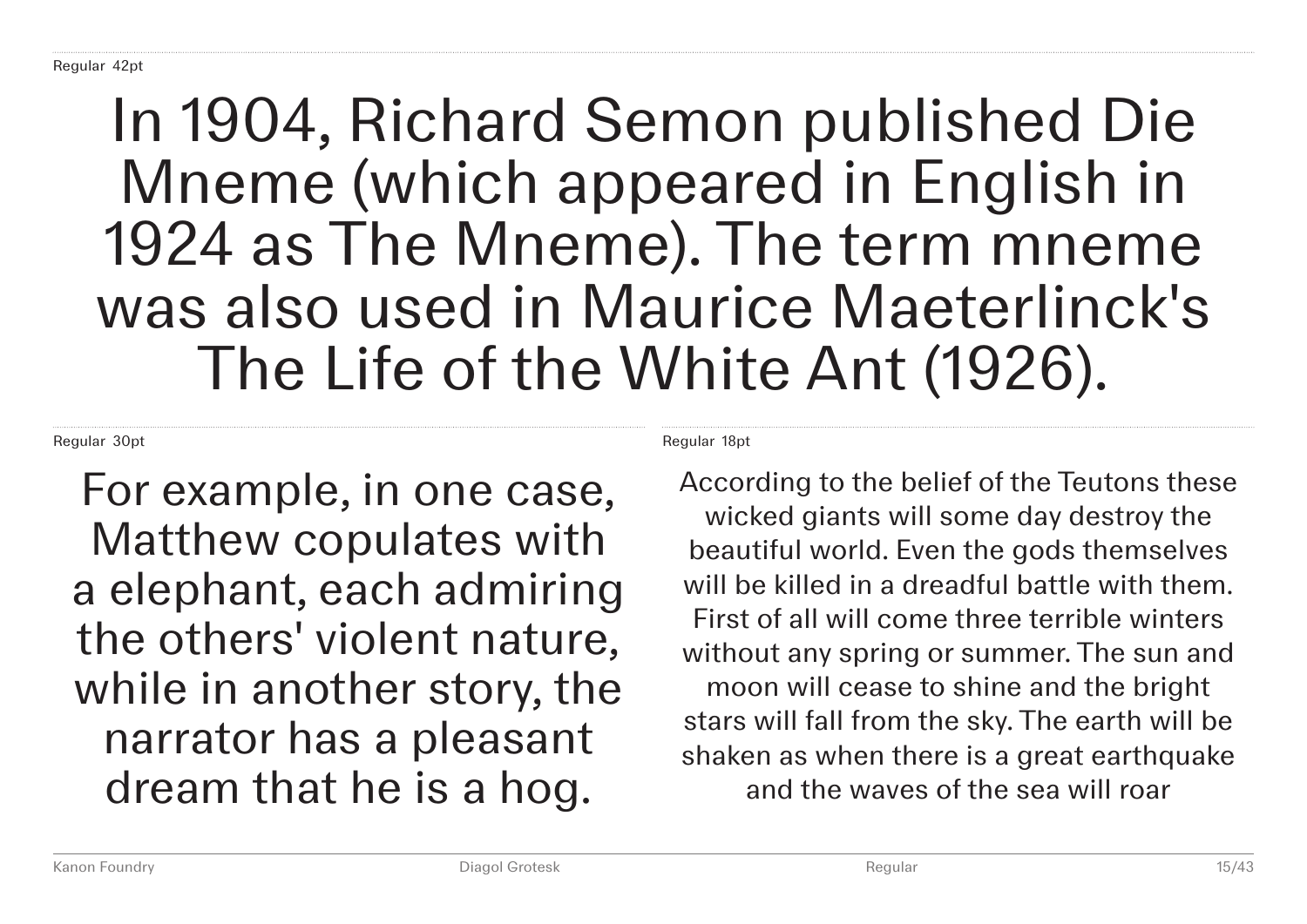#### Regular 14pt

A certain king had a beautiful garden, and in the garden stood a tree which bore golden apples. These apples were always counted, and about the time when they began to grow ripe it was found that every night one of them was gone. The king became very angry at this, and ordered the gardener to keep watch all night under the tree. The gardener set his eldest son to watch; but about twelve o'clock he fell asleep, and in the morning another of the apples was missing. Then the second son was ordered to watch; and at midnight he too fell asleep, and in the morning another apple was gone. Then the third son offered to keep watch; but the gardener at first would not

## Regular 12pt

A certain king had a beautiful garden, and in the garden stood a tree which bore golden apples. These apples were always counted, and about the time when they began to grow ripe it was found that every night one of them was gone. The king became very angry at this, and ordered the gardener to keep watch all night under the tree. The gardener set his eldest son to watch; but about twelve o'clock he fell asleep, and in the morning another of the apples was missing. Then the second son was ordered to watch; and at midnight he too fell asleep, and in the morning another apple was gone. Then the third son offered to keep watch; but the gardener at first would not let him, for fear some harm should come to him: however, at last he consented, and the young man laid himself under the tree to watch. As the clock struck twelve he heard a rustling noise in the air, and a bird came flying that was of pure gold; and as it was snapping at one of the apples with its beak, the gardener's son jumped up and shot an arrow at it. But the arrow did the bird no harm; only it dropped a

#### Regular 10pt

A certain king had a beautiful garden, and in the garden stood a tree which bore golden apples. These apples were always counted, and about the time when they began to grow ripe it was found that every night one of them was gone. The king became very angry at this, and ordered the gardener to keep watch all night under the tree. The gardener set his eldest son to watch; but about twelve o'clock he fell asleep, and in the morning another of the apples was missing. Then the second son was ordered to watch; and at midnight he too fell asleep, and in the morning another apple was gone. Then the third son offered to keep watch; but the gardener at first would not let him, for fear some harm should come to him: however, at last he consented, and the young man laid himself under the tree to watch. As the clock struck twelve he heard a rustling noise in the air, and a bird came flying that was of pure gold; and as it was snapping at one of the apples with its beak, the gardener's son jumped up and shot an arrow at it. But the arrow did the bird no harm; only it dropped a golden feather from its tail, and then flew away. The golden feather was brought to the king in the morning, and all the council was called together. Everyone agreed that it was worth more than all the wealth of the kingdom: but the king said, 'One feather is of no use to me, I must have the whole

#### Regular 8pt

A certain king had a beautiful garden, and in the garden stood a tree which bore golden apples. These apples were always counted, and about the time when they began to grow ripe it was found that every night one of them was gone. The king became very angry at this, and ordered the gardener to keep watch all night under the tree. The gardener set his eldest son to watch; but about twelve o'clock he fell asleep, and in the morning another of the apples was missing. Then the second son was ordered to watch; and at midnight he too fell asleep, and in the morning another apple was gone. Then the third son offered to keep watch; but the gardener at first would not let him, for fear some harm should come to him: however, at last he consented, and the young man laid himself under the tree to watch. As the clock struck twelve he heard a rustling noise in the air, and a bird came flying that was of pure gold; and as it was snapping at one of the apples with its beak, the gardener's son jumped up and shot an arrow at it. But the arrow did the bird no harm; only it dropped a golden feather from its tail, and then flew away.

The golden feather was brought to the king in the morning, and all the council was called together. Everyone agreed that it was worth more than all the wealth of the kingdom: but the king said, 'One feather is of no use to me, I must have the whole bird.'

Then the gardener's eldest son set out and thought to find the golden bird very easily; and when he had gone but a little way, he came to a wood, and by the side of the wood he saw a fox sitting; so he took his bow and made ready to shoot at it. Then the fox said, 'Do not shoot me, for I will give you good counsel; I know what your business is, and that you want to find the golden bird. You will reach a village in the evening; and when you get there, you will see two inns opposite to each other, one of which is very pleasant and beautiful to look at: go not in there, but rest for the night in the other, though it may appear to you to be very poor and mean.' But the son thought to himself, 'What can such a beast as this know about the matter?' So he shot his arrow at the fox; but he missed it, and it set up its tail above its back and ran into the wood. Then he went his way,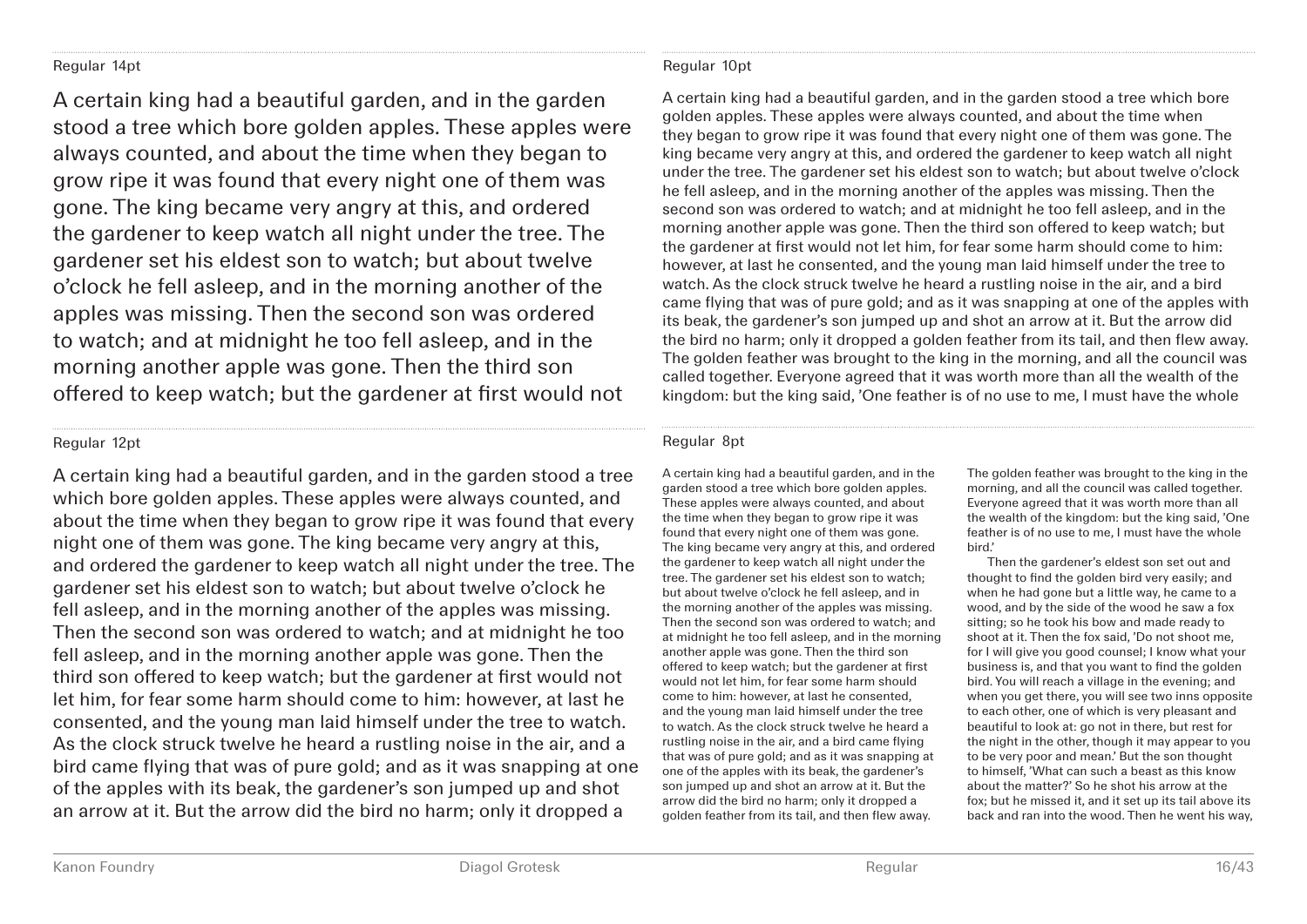Regular Italic 30pt

## *ABCDEFGHIJKLMNOPQRSTUVWXYZ abcdefghijklmnopqrstuvwxyz 0123456789.,!?()[]{}/\#@&£\$€*

Regular Italic 22pt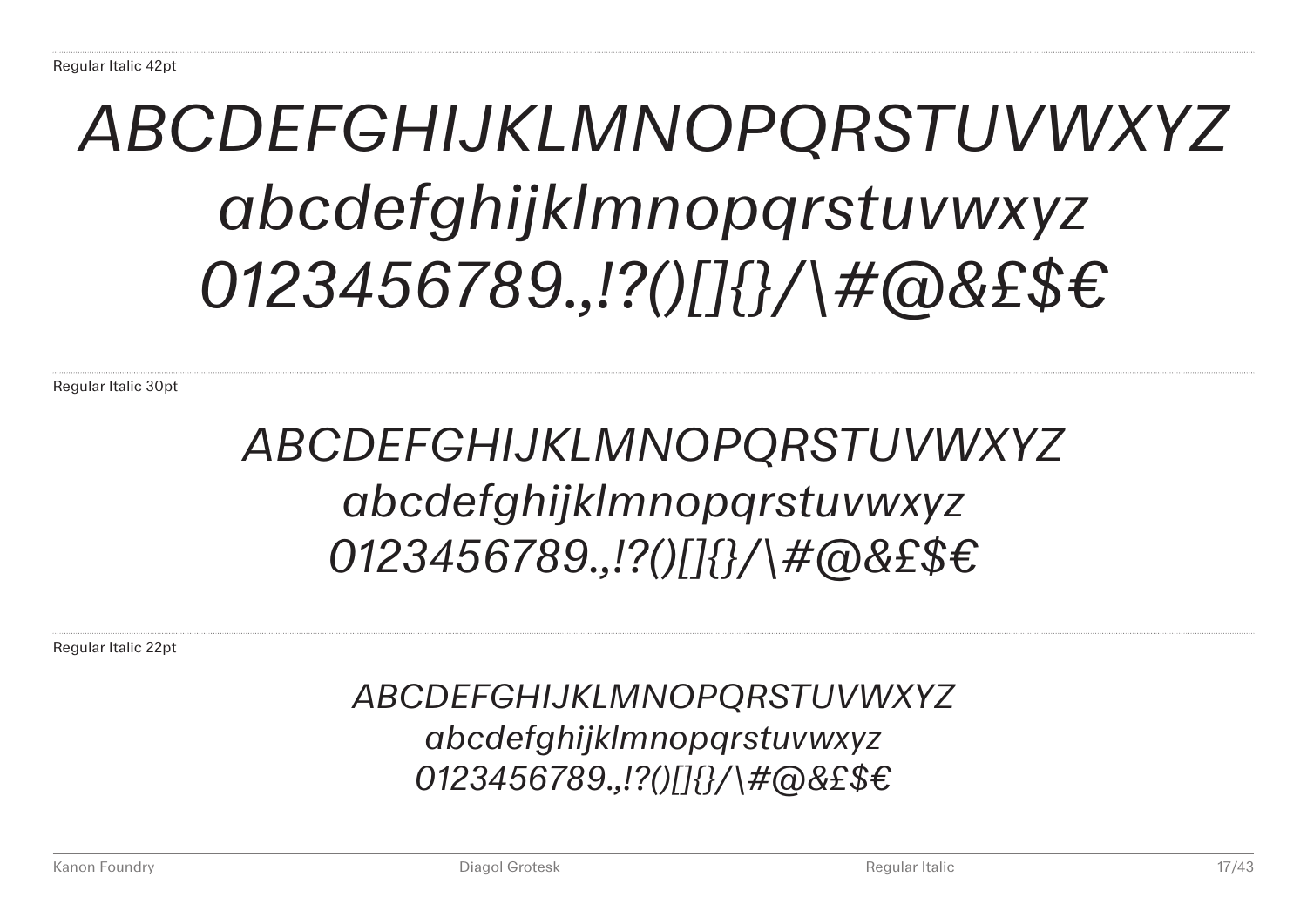#### Regular Italic 30pt

*For example, in one case, Matthew copulates with a elephant, each admiring the others' violent nature, while in another story, the narrator has a pleasant dream that he is a hog.* 

Regular Italic 18pt

*According to the belief of the Teutons these wicked giants will some day destroy the beautiful world. Even the gods themselves will be killed in a dreadful battle with them. First of all will come three terrible winters without any spring or summer. The sun and moon will cease to shine and the bright stars will fall from the sky. The earth will be shaken as when there is a great earthquake and the waves of the sea will roar*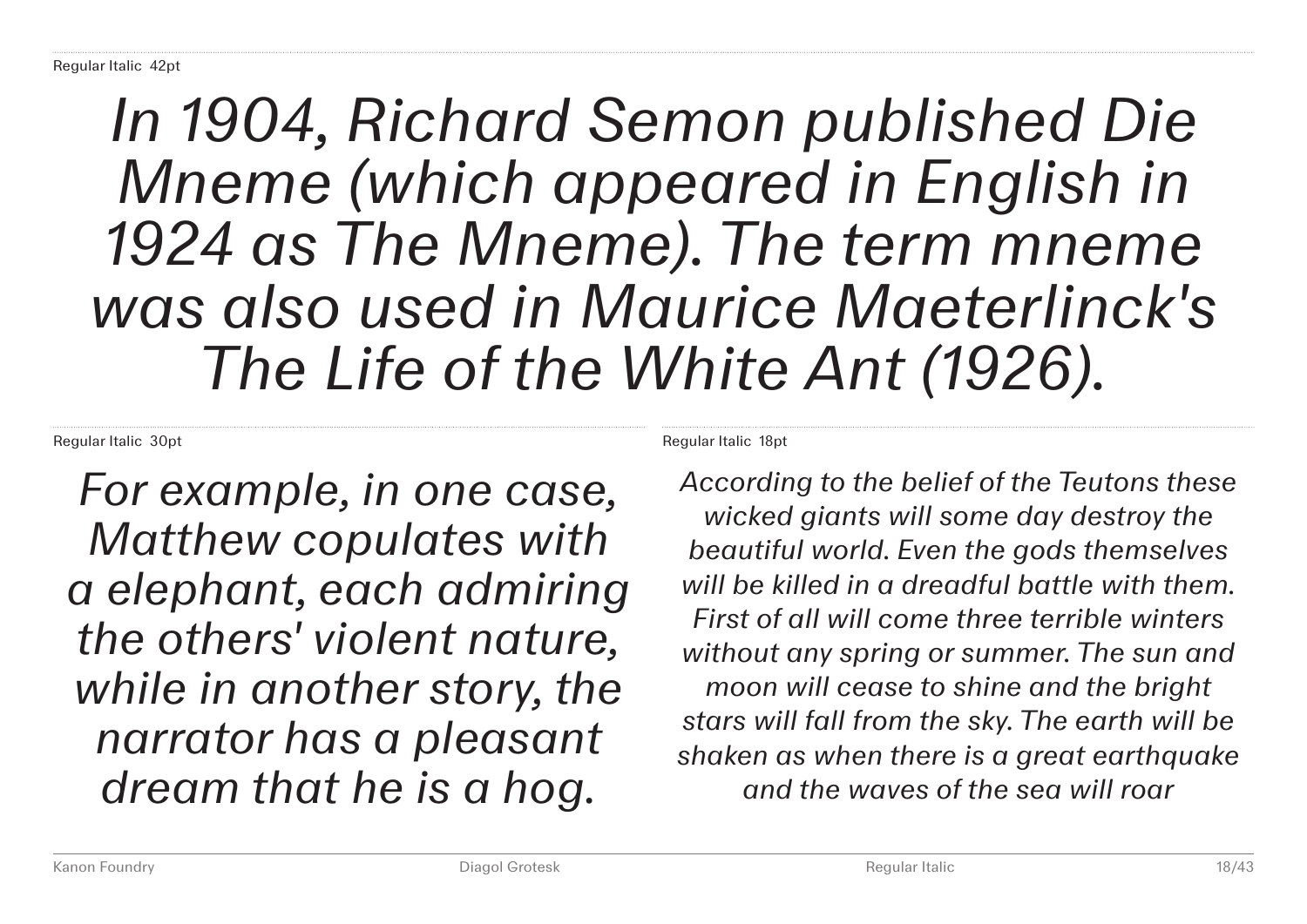#### Regular Italic 14pt

*A certain king had a beautiful garden, and in the garden stood a tree which bore golden apples. These apples were always counted, and about the time when they began to grow ripe it was found that every night one of them was gone. The king became very angry at this, and ordered the gardener to keep watch all night under the tree. The gardener set his eldest son to watch; but about twelve o'clock he fell asleep, and in the morning another of the apples was missing. Then the second son was ordered to watch; and at midnight he too fell asleep, and in the morning another apple was gone. Then the third son offered to keep watch; but the gardener at first would not* 

#### Regular Italic 12pt

*A certain king had a beautiful garden, and in the garden stood a tree which bore golden apples. These apples were always counted, and about the time when they began to grow ripe it was found that every night one of them was gone. The king became very angry at this, and ordered the gardener to keep watch all night under the tree. The gardener set his eldest son to watch; but about twelve o'clock he fell asleep, and in the morning another of the apples was missing. Then the second son was ordered to watch; and at midnight he too fell asleep, and in the morning another apple was gone. Then the third son offered to keep watch; but the gardener at first would not let him, for fear some harm should come to him: however, at last he consented, and the young man laid himself under the tree to watch. As the clock struck twelve he heard a rustling noise in the air, and a bird came flying that was of pure gold; and as it was snapping at one of the apples with its beak, the gardener's son jumped up and shot an arrow at it. But the arrow did the bird no harm; only* 

#### Regular Italic 10pt

*A certain king had a beautiful garden, and in the garden stood a tree which bore golden apples. These apples were always counted, and about the time when they began to grow ripe it was found that every night one of them was gone. The king became very angry at this, and ordered the gardener to keep watch all night under the tree. The gardener set his eldest son to watch; but about twelve o'clock he fell asleep, and in the morning another of the apples was missing. Then the second son was ordered to watch; and at midnight he too fell asleep, and in the morning another apple was gone. Then the third son offered to keep watch; but the gardener at first would not let him, for fear some harm should come to him: however, at last he consented, and the young man laid himself under the tree to watch. As the clock struck twelve he heard a rustling noise in the air, and a bird came flying that was of pure gold; and as it was snapping at one of the apples with its beak, the gardener's son jumped up and shot an arrow at it. But the arrow did the bird no harm; only it dropped a golden feather from its tail, and then flew away. The golden feather was brought to the king in the morning, and all the council was called together. Everyone agreed that it was worth more than all the wealth of the kingdom: but the king said, 'One feather is of no use to me, I must* 

#### Regular Italic 8pt

*A certain king had a beautiful garden, and in the garden stood a tree which bore golden apples. These apples were always counted, and about the time when they began to grow ripe it was found that every night one of them was gone. The king became very angry at this, and ordered the gardener to keep watch all night under the tree. The gardener set his eldest son to watch; but about twelve o'clock he fell asleep, and in the morning another of the apples was missing. Then the second son was ordered to watch; and at midnight he too fell asleep, and in the morning another apple was gone. Then the third son offered to keep watch; but the gardener at first would not let him, for fear some harm should come to him: however, at last he consented, and the young man laid himself under the tree to watch. As the clock struck twelve he heard a rustling noise in the air, and a bird came flying that was of pure gold; and as it was snapping at one of the apples with its beak, the gardener's son jumped up and shot an arrow at it. But the arrow did the bird no harm; only it dropped a golden feather from its tail, and then flew away.* 

*The golden feather was brought to the king in the morning, and all the council was called together. Everyone agreed that it was worth more than all the wealth of the kingdom: but the king said, 'One feather is of no use to me, I must have the whole bird.'*

*Then the gardener's eldest son set out and thought to find the golden bird very easily; and when he had gone but a little way, he came to a wood, and by the side of the wood he saw a fox sitting; so he took his bow and made ready to shoot at it. Then the fox said, 'Do not shoot me, for I will give you good counsel; I know what your business is, and that you want to find the golden bird. You will reach a village in the evening; and when you get there, you will see two inns opposite to each other, one of which is very pleasant and beautiful to look at: go not in there, but rest for the night in the other, though it may appear to you to be very poor and mean.' But the son thought to himself, 'What can such a beast as this know about the matter?' So he shot his arrow at the fox; but he missed it, and it set up its tail above its back and ran into the wood. Then he went*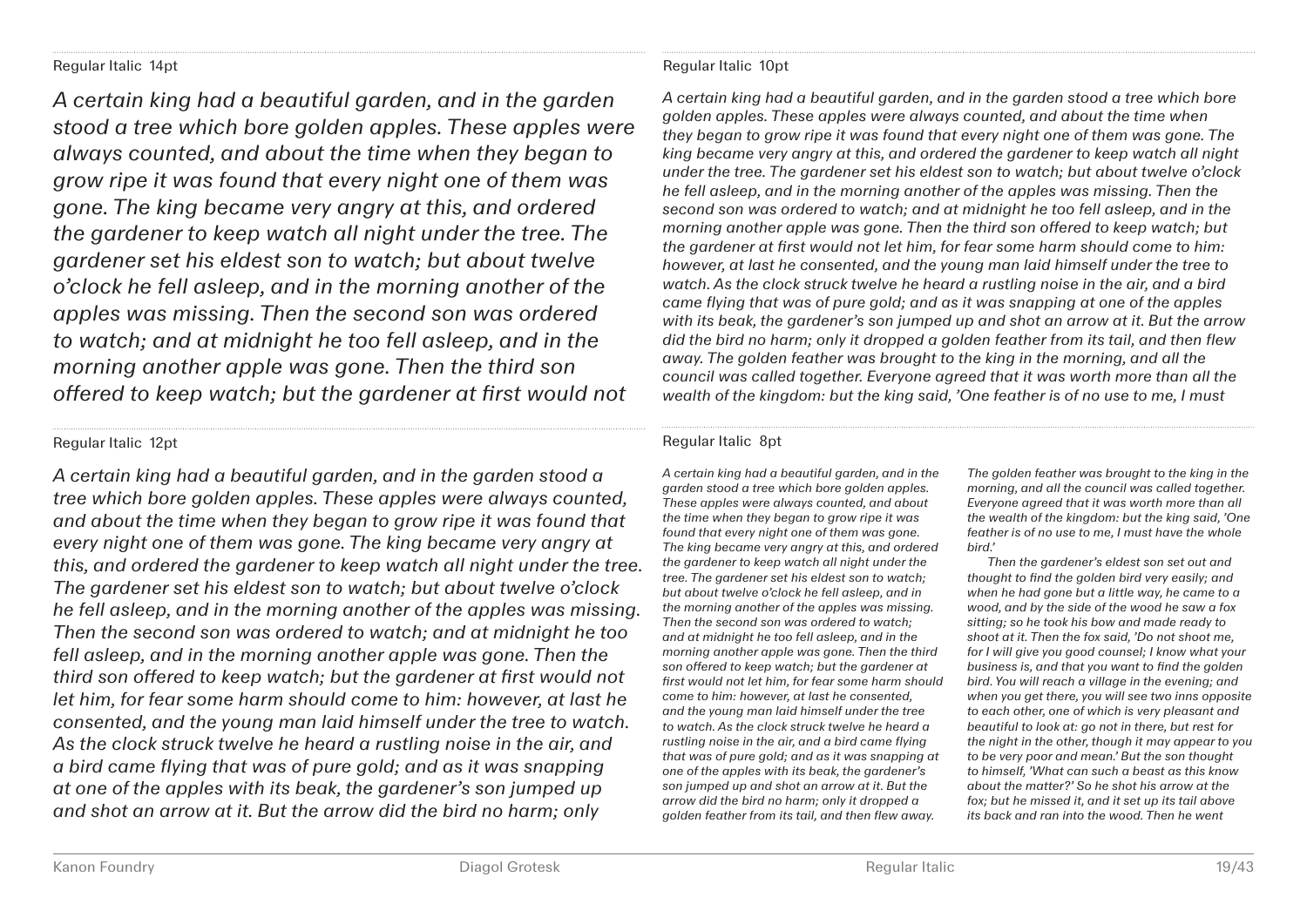Medium 30pt

## ABCDEFGHIJKLMNOPQRSTUVWXYZ abcdefghijklmnopqrstuvwxyz 0123456789.,!?()[]{}/\#@&£\$€

Medium 22pt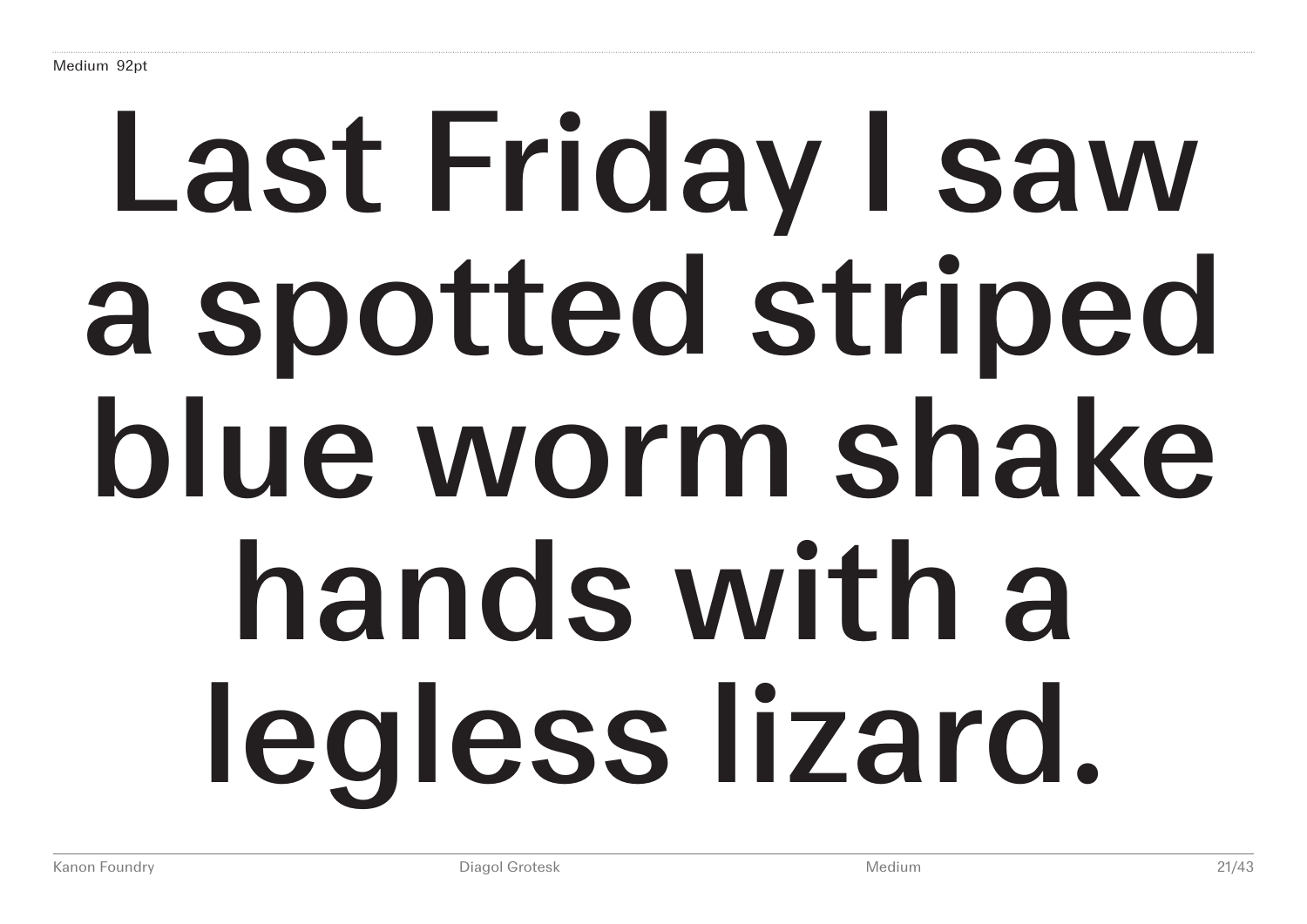## Medium 30pt

For example, in one case, Matthew copulates with a elephant, each admiring the others' violent nature, while in another story, the narrator has a pleasant dream that he is a hog.

Medium 18pt

According to the belief of the Teutons these wicked giants will some day destroy the beautiful world. Even the gods themselves will be killed in a dreadful battle with them. First of all will come three terrible winters without any spring or summer. The sun and moon will cease to shine and the bright stars will fall from the sky. The earth will be shaken as when there is a great earthquake and the waves of the sea will roar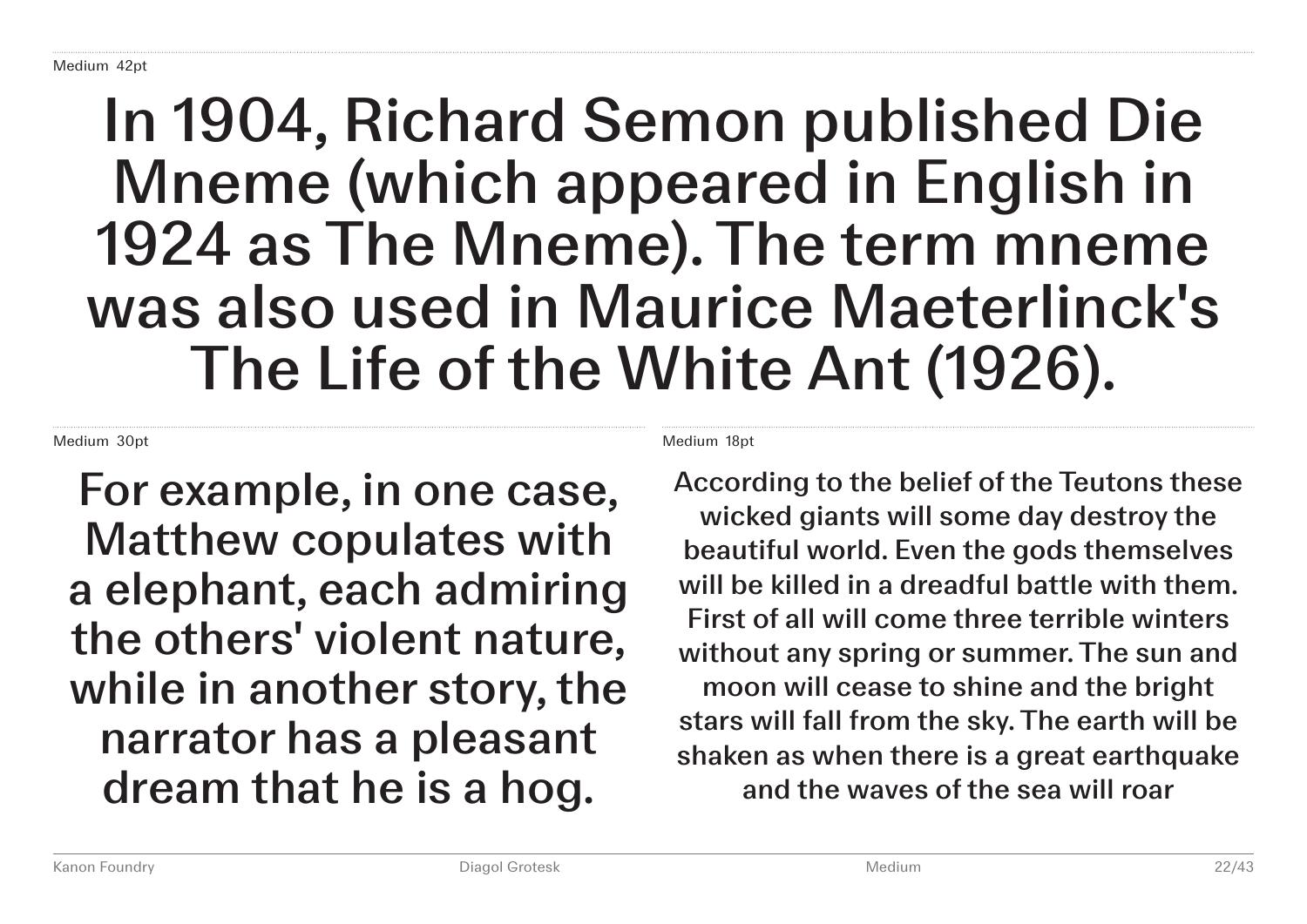#### Medium 14pt

A certain king had a beautiful garden, and in the garden stood a tree which bore golden apples. These apples were always counted, and about the time when they began to grow ripe it was found that every night one of them was gone. The king became very angry at this, and ordered the gardener to keep watch all night under the tree. The gardener set his eldest son to watch; but about twelve o'clock he fell asleep, and in the morning another of the apples was missing. Then the second son was ordered to watch; and at midnight he too fell asleep, and in the morning another apple was gone. Then the third son offered to keep watch; but the gardener at first would not

#### Medium 12pt

A certain king had a beautiful garden, and in the garden stood a tree which bore golden apples. These apples were always counted, and about the time when they began to grow ripe it was found that every night one of them was gone. The king became very angry at this, and ordered the gardener to keep watch all night under the tree. The gardener set his eldest son to watch; but about twelve o'clock he fell asleep, and in the morning another of the apples was missing. Then the second son was ordered to watch; and at midnight he too fell asleep, and in the morning another apple was gone. Then the third son offered to keep watch; but the gardener at first would not let him, for fear some harm should come to him: however, at last he consented, and the young man laid himself under the tree to watch. As the clock struck twelve he heard a rustling noise in the air, and a bird came flying that was of pure gold; and as it was snapping at one of the apples with its beak, the gardener's son jumped up and shot an arrow at it. But the arrow did the bird no harm; only

#### Medium 10pt

A certain king had a beautiful garden, and in the garden stood a tree which bore golden apples. These apples were always counted, and about the time when they began to grow ripe it was found that every night one of them was gone. The king became very angry at this, and ordered the gardener to keep watch all night under the tree. The gardener set his eldest son to watch; but about twelve o'clock he fell asleep, and in the morning another of the apples was missing. Then the second son was ordered to watch; and at midnight he too fell asleep, and in the morning another apple was gone. Then the third son offered to keep watch; but the gardener at first would not let him, for fear some harm should come to him: however, at last he consented, and the young man laid himself under the tree to watch. As the clock struck twelve he heard a rustling noise in the air, and a bird came flying that was of pure gold; and as it was snapping at one of the apples with its beak, the gardener's son jumped up and shot an arrow at it. But the arrow did the bird no harm; only it dropped a golden feather from its tail, and then flew away. The golden feather was brought to the king in the morning, and all the council was called together. Everyone agreed that it was worth more than all the wealth of the kingdom: but the king said, 'One feather is of no use to me, I must

#### Medium 8pt

A certain king had a beautiful garden, and in the garden stood a tree which bore golden apples. These apples were always counted, and about the time when they began to grow ripe it was found that every night one of them was gone. The king became very angry at this, and ordered the gardener to keep watch all night under the tree. The gardener set his eldest son to watch; but about twelve o'clock he fell asleep, and in the morning another of the apples was missing. Then the second son was ordered to watch; and at midnight he too fell asleep, and in the morning another apple was gone. Then the third son offered to keep watch; but the gardener at first would not let him, for fear some harm should come to him: however, at last he consented, and the young man laid himself under the tree to watch. As the clock struck twelve he heard a rustling noise in the air, and a bird came flying that was of pure gold; and as it was snapping at one of the apples with its beak, the gardener's son jumped up and shot an arrow at it. But the arrow did the bird no harm; only it dropped a golden feather from its tail, and then flew away.

The golden feather was brought to the king in the morning, and all the council was called together. Everyone agreed that it was worth more than all the wealth of the kingdom: but the king said, 'One feather is of no use to me, I must have the whole bird.'

Then the gardener's eldest son set out and thought to find the golden bird very easily; and when he had gone but a little way, he came to a wood, and by the side of the wood he saw a fox sitting; so he took his bow and made ready to shoot at it. Then the fox said, 'Do not shoot me, for I will give you good counsel; I know what your business is, and that you want to find the golden bird. You will reach a village in the evening; and when you get there, you will see two inns opposite to each other, one of which is very pleasant and beautiful to look at: go not in there, but rest for the night in the other, though it may appear to you to be very poor and mean.' But the son thought to himself, 'What can such a beast as this know about the matter?' So he shot his arrow at the fox; but he missed it, and it set up its tail above its back and ran into the wood.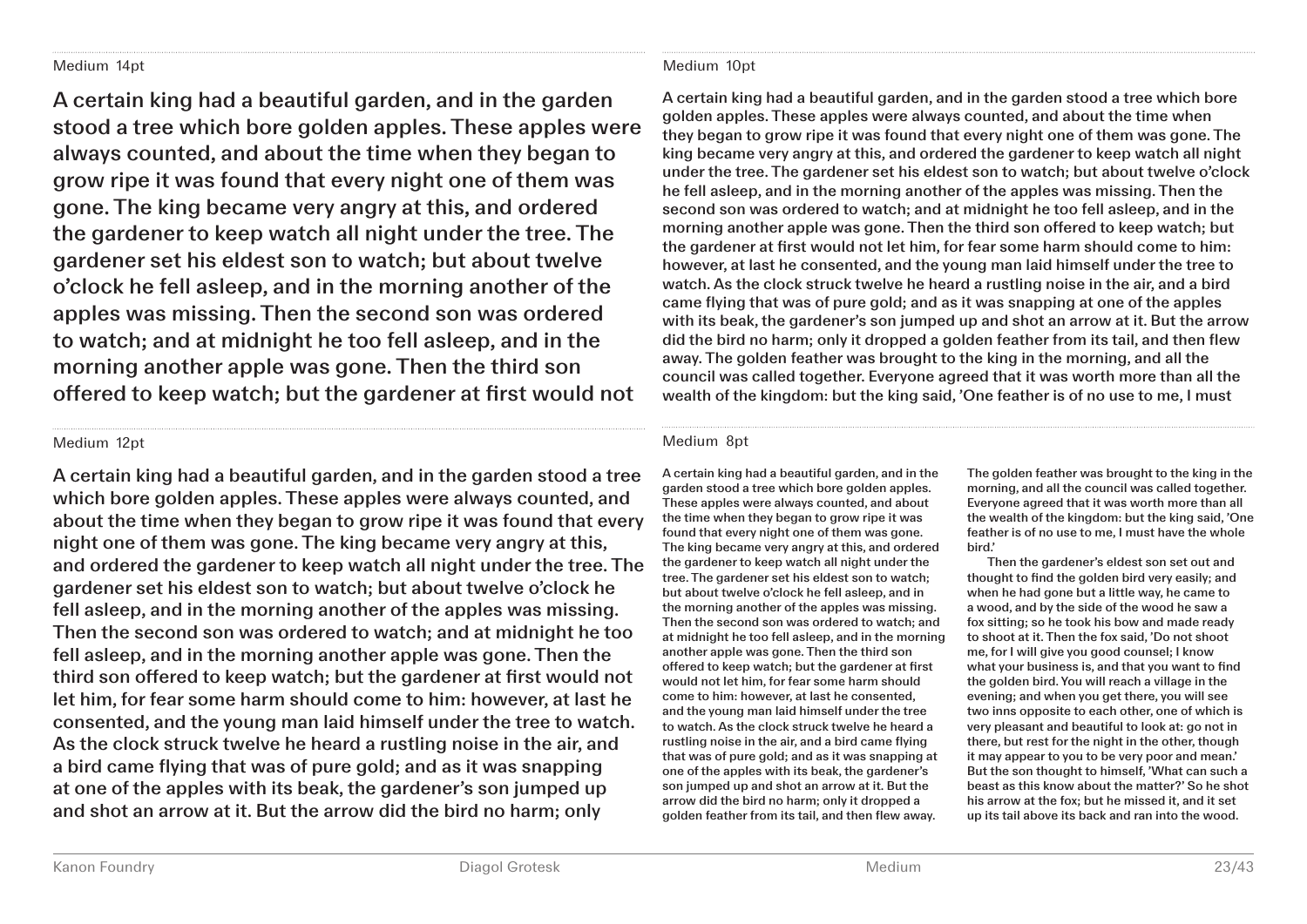Medium Italic 30pt

## *ABCDEFGHIJKLMNOPQRSTUVWXYZ abcdefghijklmnopqrstuvwxyz 0123456789.,!?()[]{}/\#@&£\$€*

Medium Italic 22pt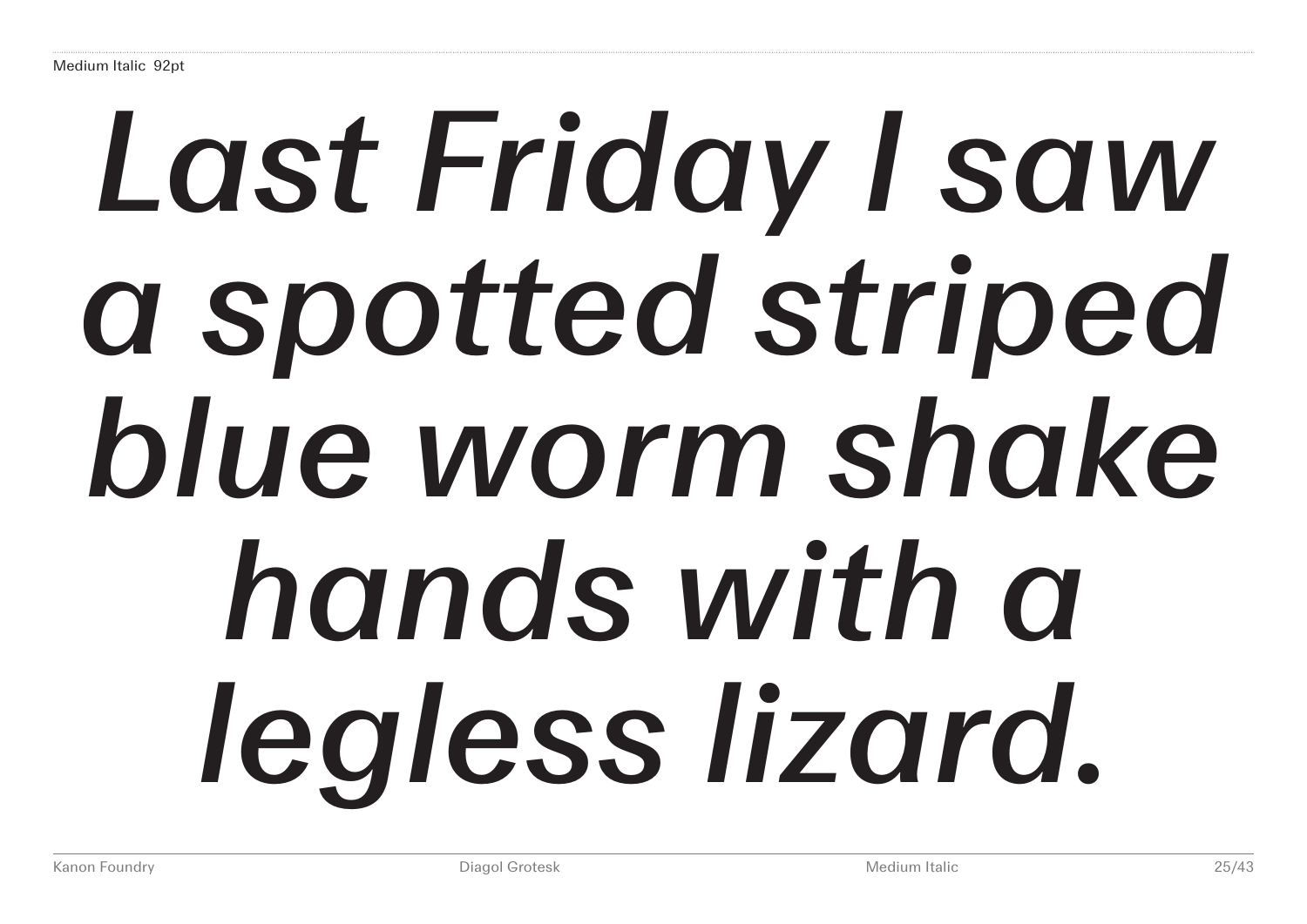Medium Italic 30pt

*For example, in one case, Matthew copulates with a elephant, each admiring the others' violent nature, while in another story, the narrator has a pleasant dream that he is a hog.* 

Medium Italic 18pt

*According to the belief of the Teutons these wicked giants will some day destroy the beautiful world. Even the gods themselves will be killed in a dreadful battle with them. First of all will come three terrible winters without any spring or summer. The sun and moon will cease to shine and the bright stars will fall from the sky. The earth will be shaken as when there is a great earthquake and the waves of the sea will roar*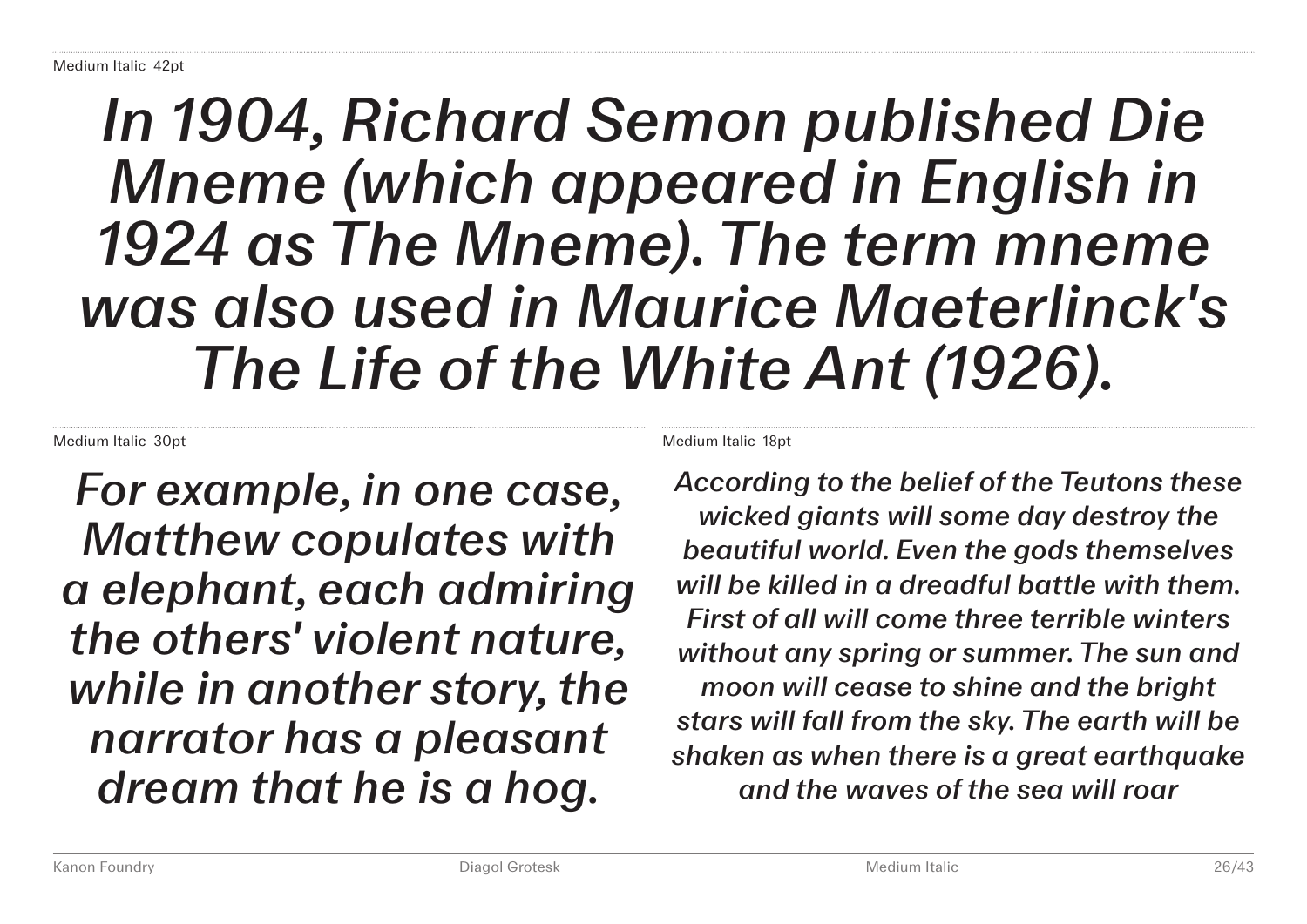#### Medium Italic 14pt

*A certain king had a beautiful garden, and in the garden stood a tree which bore golden apples. These apples were always counted, and about the time when they began to grow ripe it was found that every night one of them was gone. The king became very angry at this, and ordered the gardener to keep watch all night under the tree. The gardener set his eldest son to watch; but about twelve o'clock he fell asleep, and in the morning another of the apples was missing. Then the second son was ordered to watch; and at midnight he too fell asleep, and in the morning another apple was gone. Then the third son offered to keep watch; but the gardener at first* 

#### Medium Italic 12pt

*A certain king had a beautiful garden, and in the garden stood a tree which bore golden apples. These apples were always counted, and about the time when they began to grow ripe it was found that every night one of them was gone. The king became very angry at this, and ordered the gardener to keep watch all night under the tree. The gardener set his eldest son to watch; but about twelve o'clock he fell asleep, and in the morning another of the apples was missing. Then the second son was ordered to watch; and at midnight he too fell asleep, and in the morning another apple was gone. Then the third son offered to keep watch; but the gardener at first would not let him, for fear some harm should come to him: however, at last he consented, and the young man laid himself under the tree to watch. As the clock struck twelve he heard a rustling noise in the air, and a bird came flying that was of pure gold; and as it was snapping at one of the apples with its beak, the gardener's son jumped up and shot an arrow at it. But the arrow did* 

#### Medium Italic 10pt

*A certain king had a beautiful garden, and in the garden stood a tree which bore golden apples. These apples were always counted, and about the time when they began to grow ripe it was found that every night one of them was gone. The king became very angry at this, and ordered the gardener to keep watch all night under the tree. The gardener set his eldest son to watch; but about twelve o'clock he fell asleep, and in the morning another of the apples was missing. Then the second son was ordered to watch; and at midnight he too fell asleep, and in the morning another apple was gone. Then the third son offered to keep watch; but the gardener at first would not let him, for fear some harm should come to him: however, at last he consented, and the young man laid himself under the tree to watch. As the clock struck twelve he heard a rustling noise in the air, and a bird came flying that was of pure gold; and as it was snapping at one of the apples with its beak, the gardener's son jumped up and shot an arrow at it. But the arrow did the bird no harm; only it dropped a golden feather from its tail, and then flew away. The golden feather was brought to the king in the morning, and all the council was called together. Everyone agreed that it was worth more than all the wealth of the kingdom: but the king said, 'One feather is of no use to me, I* 

#### Medium Italic 8pt

*A certain king had a beautiful garden, and in the garden stood a tree which bore golden apples. These apples were always counted, and about the time when they began to grow ripe it was found that every night one of them was gone. The king became very angry at this, and ordered the gardener to keep watch all night under the tree. The gardener set his eldest son to watch; but about twelve o'clock he fell asleep, and in the morning another of the apples was missing. Then the second son was ordered to watch; and at midnight he too fell asleep, and in the morning another apple was gone. Then the third son offered to keep watch; but the gardener at first would not let him, for fear some harm should come to him: however, at last he consented, and the young man laid himself under the tree to watch. As the clock struck twelve he heard a rustling noise in the air, and a bird came flying that was of pure gold; and as it was snapping at one of the apples with its beak, the gardener's son jumped up and shot an arrow at it. But the arrow did the bird no harm; only it dropped a golden feather from its tail, and then flew away.* 

*The golden feather was brought to the king in the morning, and all the council was called together. Everyone agreed that it was worth more than all the wealth of the kingdom: but the king said, 'One feather is of no use to me, I must have the whole bird.'*

*Then the gardener's eldest son set out and thought to find the golden bird very easily; and when he had gone but a little way, he came to a wood, and by the side of the wood he saw a fox sitting; so he took his bow and made ready to shoot at it. Then the fox said, 'Do not shoot me, for I will give you good counsel; I know what your business is, and that you want to find the golden bird. You will reach a village in the evening; and when you get there, you will see two inns opposite to each other, one of which is very pleasant and beautiful to look at: go not in there, but rest for the night in the other, though it may appear to you to be very poor and mean.' But the son thought to himself, 'What can such a beast as this know about the matter?' So he shot his arrow at the fox; but he missed it, and it set up its tail above its back and ran into the wood.*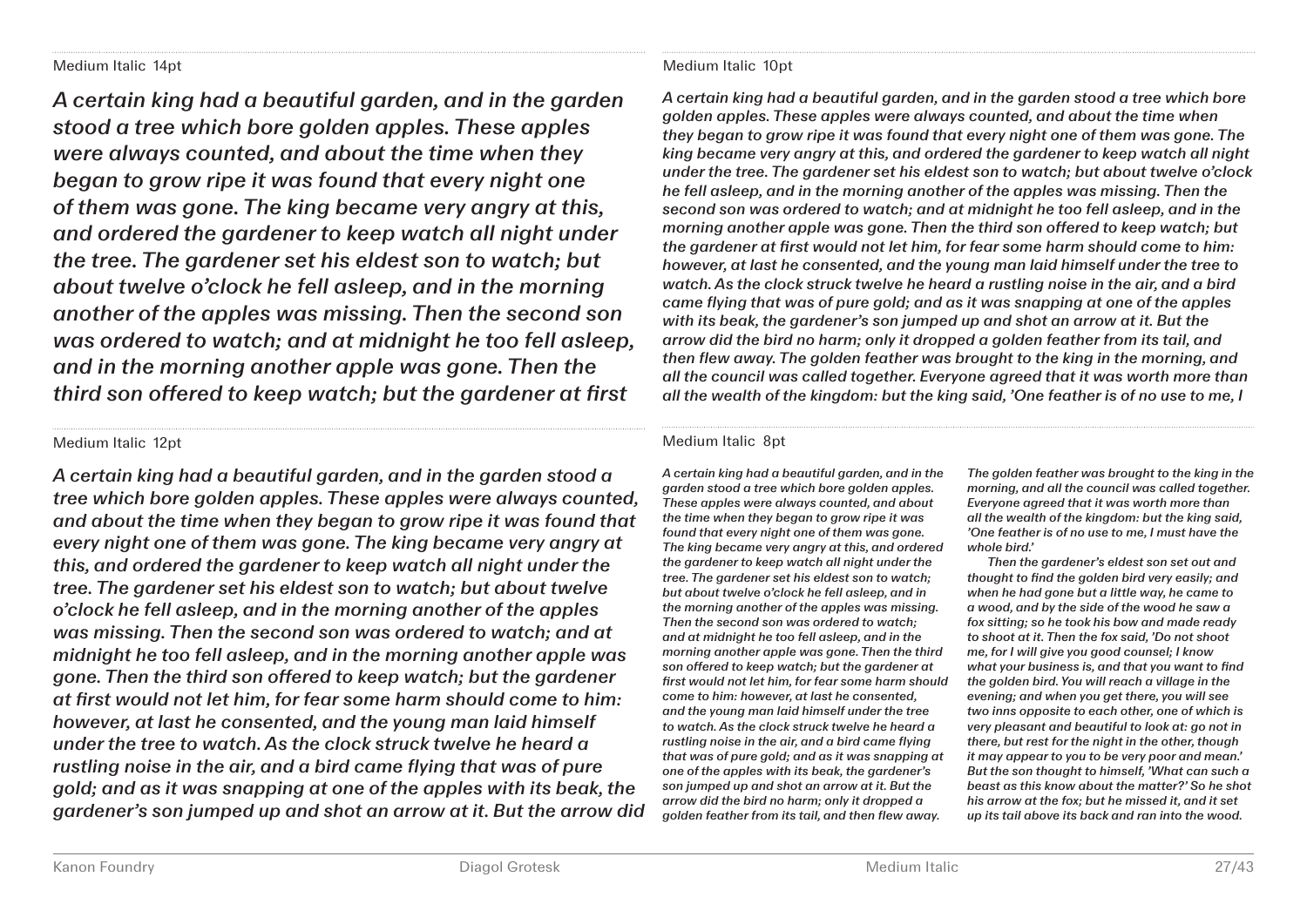Bold 30pt

## **ABCDEFGHIJKLMNOPQRSTUVWXYZ abcdefghijklmnopqrstuvwxyz 0123456789.,!?()[]{}/\#@&£\$€**

Bold 22pt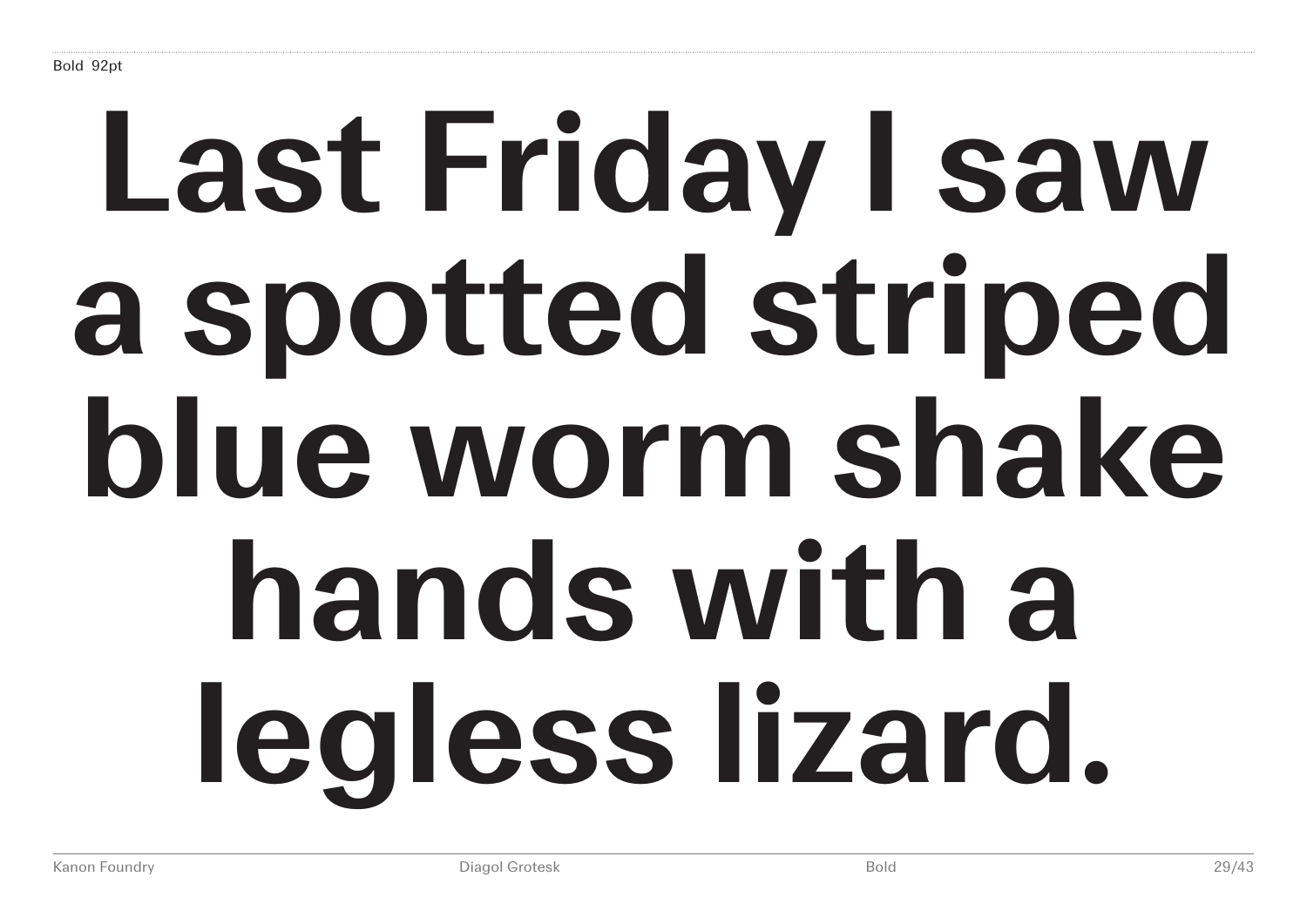## Bold 30pt

**For example, in one case, Matthew copulates with a elephant, each admiring the others' violent nature, while in another story, the narrator has a pleasant dream that he is a hog.** 

Bold 18pt

**According to the belief of the Teutons these wicked giants will some day destroy the beautiful world. Even the gods themselves will be killed in a dreadful battle with them. First of all will come three terrible winters without any spring or summer. The sun and moon will cease to shine and the bright stars will fall from the sky. The earth will be shaken as when there is a great earthquake and the waves of the sea will roar**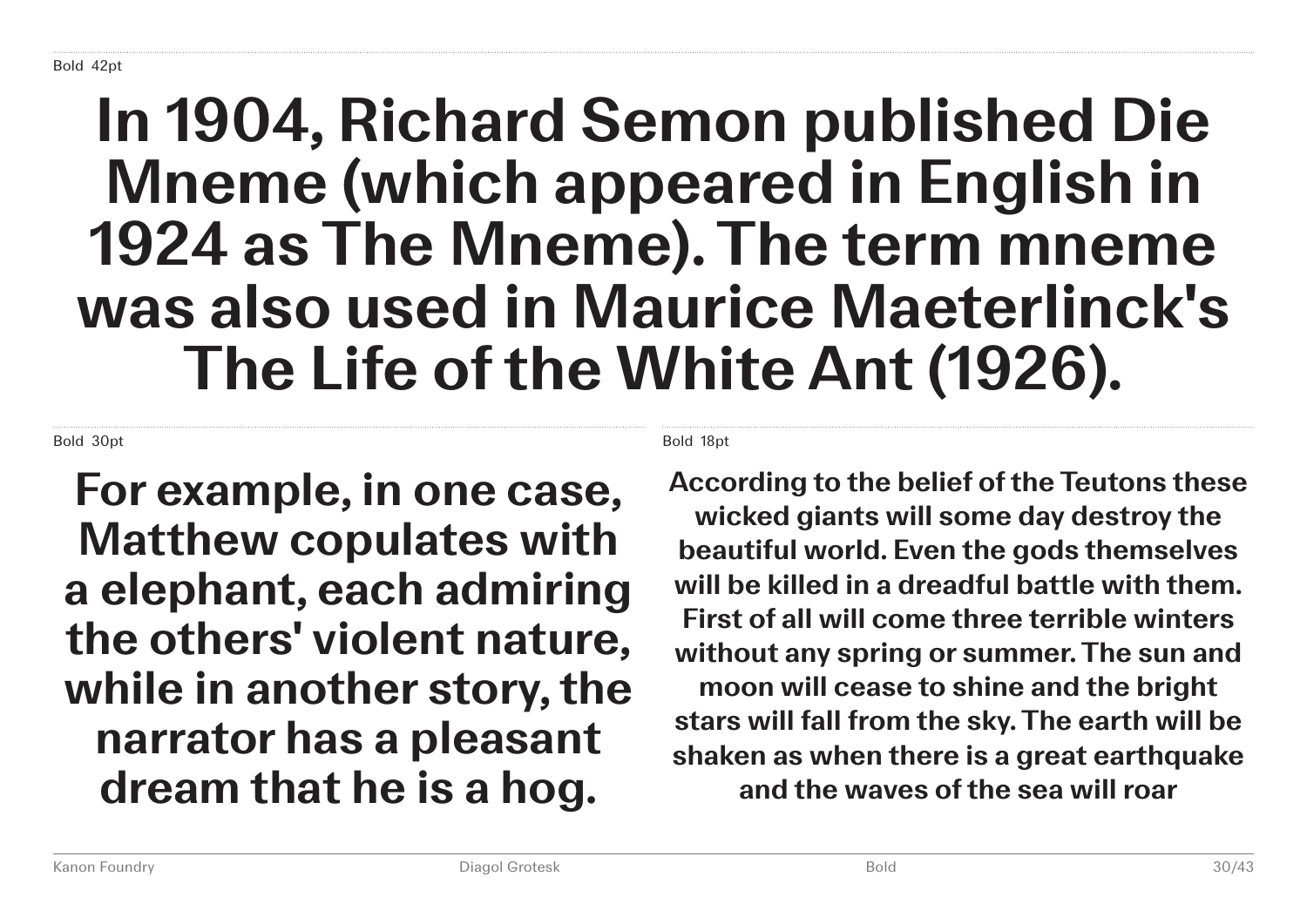#### Bold 14pt

**A certain king had a beautiful garden, and in the garden stood a tree which bore golden apples. These apples were always counted, and about the time when they began to grow ripe it was found that every night one of them was gone. The king became very angry at this, and ordered the gardener to keep watch all night under the tree. The gardener set his eldest son to watch; but about twelve o'clock he fell asleep, and in the morning another of the apples was missing. Then the second son was ordered to watch; and at midnight he too fell asleep, and in the morning another apple was gone. Then the third son offered to keep watch; but the gardener at first** 

#### Bold 12pt

**A certain king had a beautiful garden, and in the garden stood a tree which bore golden apples. These apples were always counted, and about the time when they began to grow ripe it was found that every night one of them was gone. The king became very angry at this, and ordered the gardener to keep watch all night under the tree. The gardener set his eldest son to watch; but about twelve o'clock he fell asleep, and in the morning another of the apples was missing. Then the second son was ordered to watch; and at midnight he too fell asleep, and in the morning another apple was gone. Then the third son offered to keep watch; but the gardener at first would not let him, for fear some harm should come to him: however, at last he consented, and the young man laid himself under the tree to watch. As the clock struck twelve he heard a rustling noise in the air, and a bird came flying that was of pure gold; and as it was snapping at one of the apples with its beak, the gardener's son jumped up and shot an arrow at it. But the arrow did** 

#### Bold 10pt

**A certain king had a beautiful garden, and in the garden stood a tree which bore golden apples. These apples were always counted, and about the time when they began to grow ripe it was found that every night one of them was gone. The king became very angry at this, and ordered the gardener to keep watch all night under the tree. The gardener set his eldest son to watch; but about twelve o'clock he fell asleep, and in the morning another of the apples was missing. Then the second son was ordered to watch; and at midnight he too fell asleep, and in the morning another apple was gone. Then the third son offered to keep watch; but the gardener at first would not let him, for fear some harm should come to him: however, at last he consented, and the young man laid himself under the tree to watch. As the clock struck twelve he heard a rustling noise in the air, and a bird came flying that was of pure gold; and as it was snapping at one of the apples with its beak, the gardener's son jumped up and shot an arrow at it. But the arrow did the bird no harm; only it dropped a golden feather from its tail, and then flew away. The golden feather was brought to the king in the morning, and all the council was called together. Everyone agreed that it was worth more than all the wealth of the kingdom: but the king said, 'One feather is** 

#### Bold 8pt

**A certain king had a beautiful garden, and in the garden stood a tree which bore golden apples. These apples were always counted, and about the time when they began to grow ripe it was found that every night one of them was gone. The king became very angry at this, and ordered the gardener to keep watch all night under the tree. The gardener set his eldest son to watch; but about twelve o'clock he fell asleep, and in the morning another of the apples was missing. Then the second son was ordered to watch; and at midnight he too fell asleep, and in the morning another apple was gone. Then the third son offered to keep watch; but the gardener at first would not let him, for fear some harm should come to him: however, at last he consented, and the young man laid himself under the tree to watch. As the clock struck twelve he heard a rustling noise in the air, and a bird came flying that was of pure gold; and as it was snapping at one of the apples with its beak, the gardener's son jumped up and shot an arrow at it. But the arrow did the bird no harm; only it dropped a golden feather from its tail, and then flew away.** 

**The golden feather was brought to the king in the morning, and all the council was called together. Everyone agreed that it was worth more than all the wealth of the kingdom: but the king said, 'One feather is of no use to me, I must have the whole bird.'**

**Then the gardener's eldest son set out and thought to find the golden bird very easily; and when he had gone but a little way, he came to a wood, and by the side of the wood he saw a fox sitting; so he took his bow and made ready to shoot at it. Then the fox said, 'Do not shoot me, for I will give you good counsel; I know what your business is, and that you want to find the golden bird. You will reach a village in the evening; and when you get there, you will see two inns opposite to each other, one of which is very pleasant and beautiful to look at: go not in there, but rest for the night in the other, though it may appear to you to be very poor and mean.' But the son thought to himself, 'What can such a beast as this know about the matter?' So he shot his arrow at the fox; but he missed it, and it set up its tail above its back and ran into the wood.**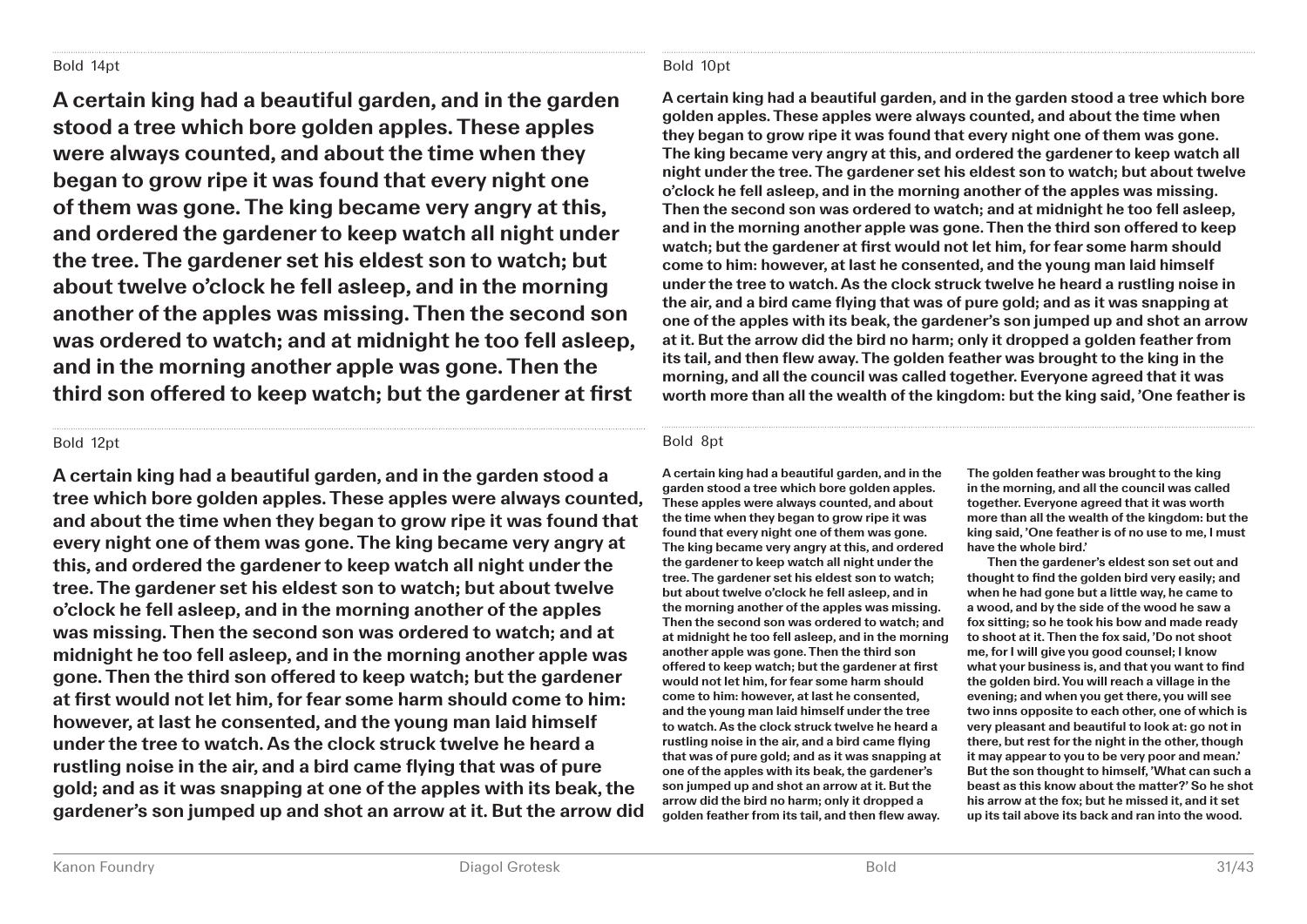Bold Italic 30pt

## *ABCDEFGHIJKLMNOPQRSTUVWXYZ abcdefghijklmnopqrstuvwxyz 0123456789.,!?()[]{}/\#@&£\$€*

Bold Italic 22pt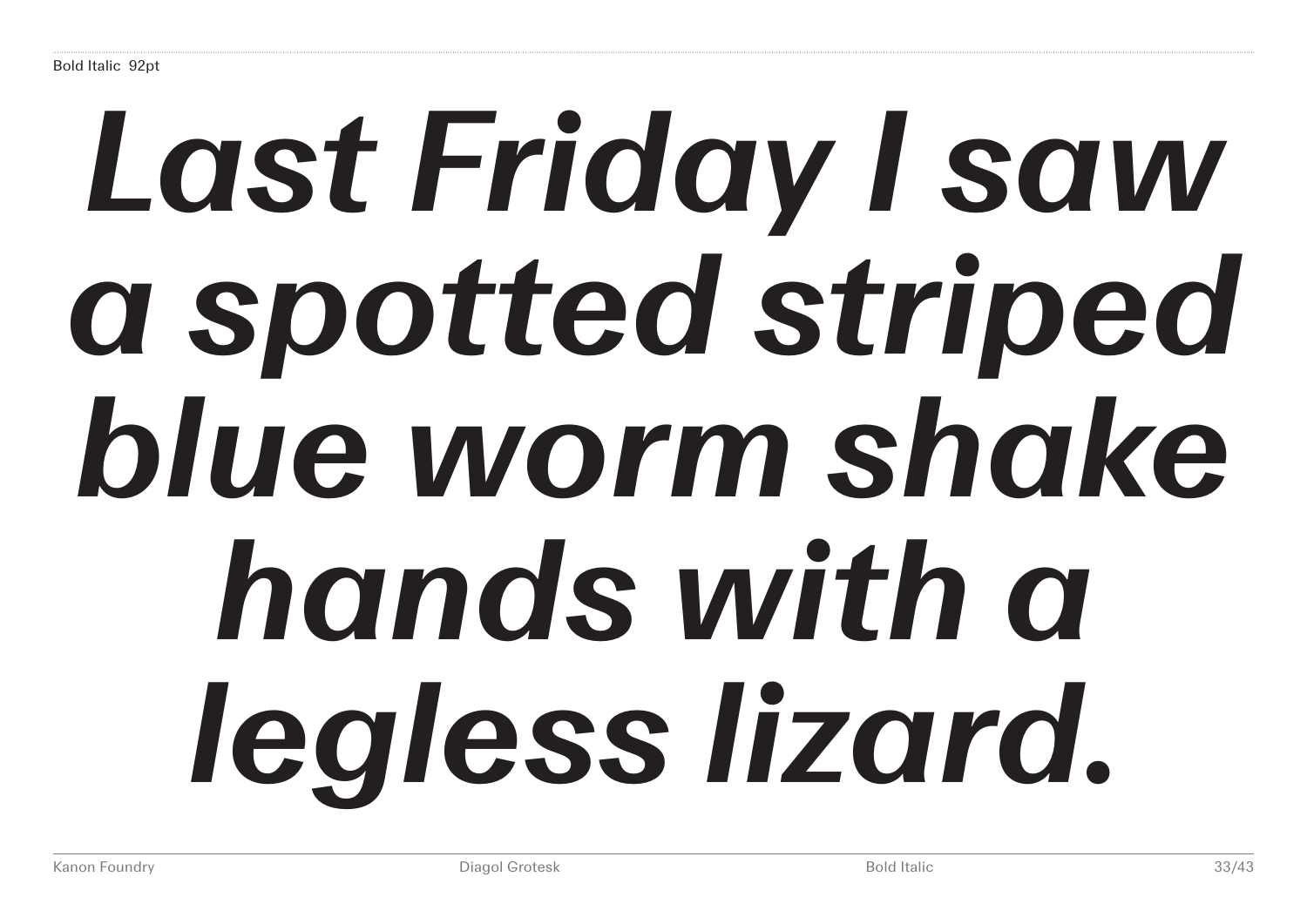## Bold Italic 30pt

*For example, in one case, Matthew copulates with a elephant, each admiring the others' violent nature, while in another story, the narrator has a pleasant dream that he is a hog.* 

Bold Italic 18pt

*According to the belief of the Teutons these wicked giants will some day destroy the beautiful world. Even the gods themselves will be killed in a dreadful battle with them. First of all will come three terrible winters without any spring or summer. The sun and moon will cease to shine and the bright stars will fall from the sky. The earth will be shaken as when there is a great earthquake and the waves of the sea will roar*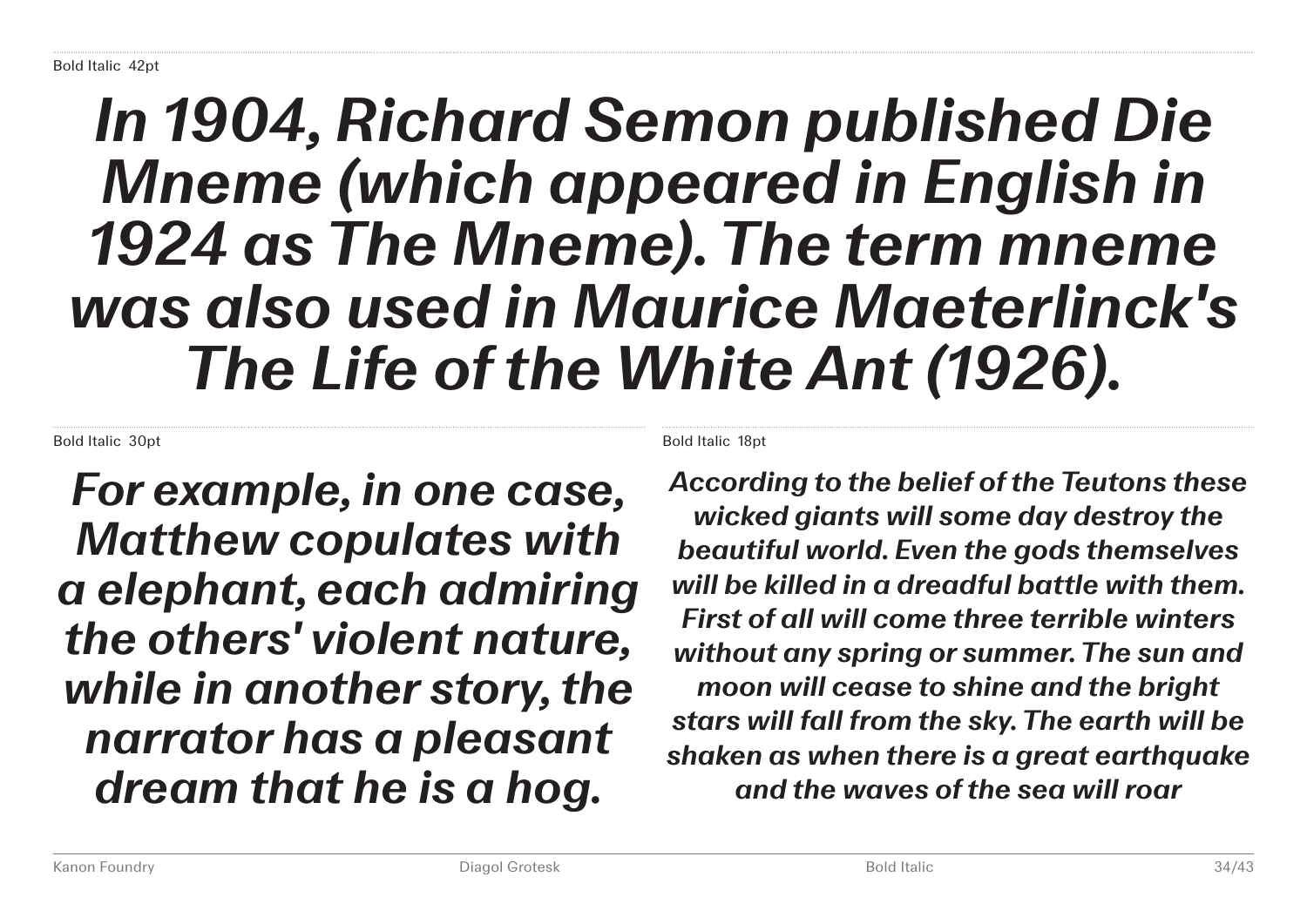#### Bold Italic 14pt

## *A certain king had a beautiful garden, and in the garden stood a tree which bore golden apples. These apples were always counted, and about the time when they began to grow ripe it was found that every night one of them was gone. The king became very angry at this, and ordered the gardener to keep watch all night under the tree. The gardener set his eldest son to watch; but about twelve o'clock he fell asleep, and in the morning another of the apples was missing. Then the second son was ordered to watch; and at midnight he too fell asleep, and in the morning another apple was gone. Then the third son offered to keep watch; but the gardener*

#### Bold Italic 12pt

*A certain king had a beautiful garden, and in the garden stood a tree which bore golden apples. These apples were always counted, and about the time when they began to grow ripe it was found that every night one of them was gone. The king became very angry at this, and ordered the gardener to keep watch all night under the tree. The gardener set his eldest son to watch; but about twelve o'clock he fell asleep, and in the morning another of the apples was missing. Then the second son was ordered to watch; and at midnight he too fell asleep, and in the morning another apple was gone. Then the third son offered to keep watch; but the gardener at first would not let him, for fear some harm should come to him: however, at last he consented, and the young man laid himself under the tree to watch. As the clock struck twelve he heard a rustling noise in the air, and a bird came flying that was of pure gold; and as it was snapping at one of the apples with its beak, the gardener's son jumped up and shot an arrow* 

#### Bold Italic 10pt

*A certain king had a beautiful garden, and in the garden stood a tree which bore golden apples. These apples were always counted, and about the time when they began to grow ripe it was found that every night one of them was gone. The king became very angry at this, and ordered the gardener to keep watch all night under the tree. The gardener set his eldest son to watch; but about twelve o'clock he fell asleep, and in the morning another of the apples was missing. Then the second son was ordered to watch; and at midnight he too fell asleep, and in the morning another apple was gone. Then the third son offered to keep watch; but the gardener at first would not let him, for fear some harm should come to him: however, at last he consented, and the young man laid himself under the tree to watch. As the clock struck twelve he heard a rustling noise in the air, and a bird came flying that was of pure gold; and as it was snapping at one of the apples with its beak, the gardener's son jumped up and shot an arrow at it. But the arrow did the bird no harm; only it dropped a golden feather from its tail, and then flew away. The golden feather was brought to the king in the morning, and all the council was called together. Everyone agreed that it was worth more than all the wealth of the kingdom: but the king said, 'One feather is* 

#### Bold Italic 8pt

*A certain king had a beautiful garden, and in the garden stood a tree which bore golden apples. These apples were always counted, and about the time when they began to grow ripe it was found that every night one of them was gone. The king became very angry at this, and ordered the gardener to keep watch all night under the tree. The gardener set his eldest son to watch; but about twelve o'clock he fell asleep, and in the morning another of the apples was missing. Then the second son was ordered to watch; and at midnight he too fell asleep, and in the morning another apple was gone. Then the third son offered to keep watch; but the gardener at first would not let him, for fear some harm should come to him: however, at last he consented, and the young man laid himself under the tree to watch. As the clock struck twelve he heard a rustling noise in the air, and a bird came flying that was of pure gold; and as it was snapping at one of the apples with its beak, the gardener's son jumped up and shot an arrow at it. But the arrow did the bird no harm; only it dropped a golden feather from its tail, and then* 

*flew away. The golden feather was brought to the king in the morning, and all the council was called together. Everyone agreed that it was worth more than all the wealth of the kingdom: but the king said, 'One feather is of no use to me, I must have the whole bird.'*

*Then the gardener's eldest son set out and thought to find the golden bird very easily; and when he had gone but a little way, he came to a wood, and by the side of the wood he saw a fox sitting; so he took his bow and made ready to shoot at it. Then the fox said, 'Do not shoot me, for I will give you good counsel; I know what your business is, and that you want to find the golden bird. You will reach a village in the evening; and when you get there, you will see two inns opposite to each other, one of which is very pleasant and beautiful to look at: go not in there, but rest for the night in the other, though it may appear to you to be very poor and mean.' But the son thought to himself, 'What can such a beast as this know about the matter?' So he shot his arrow at the fox; but he missed it, and it set up its tail above its back and ran into the*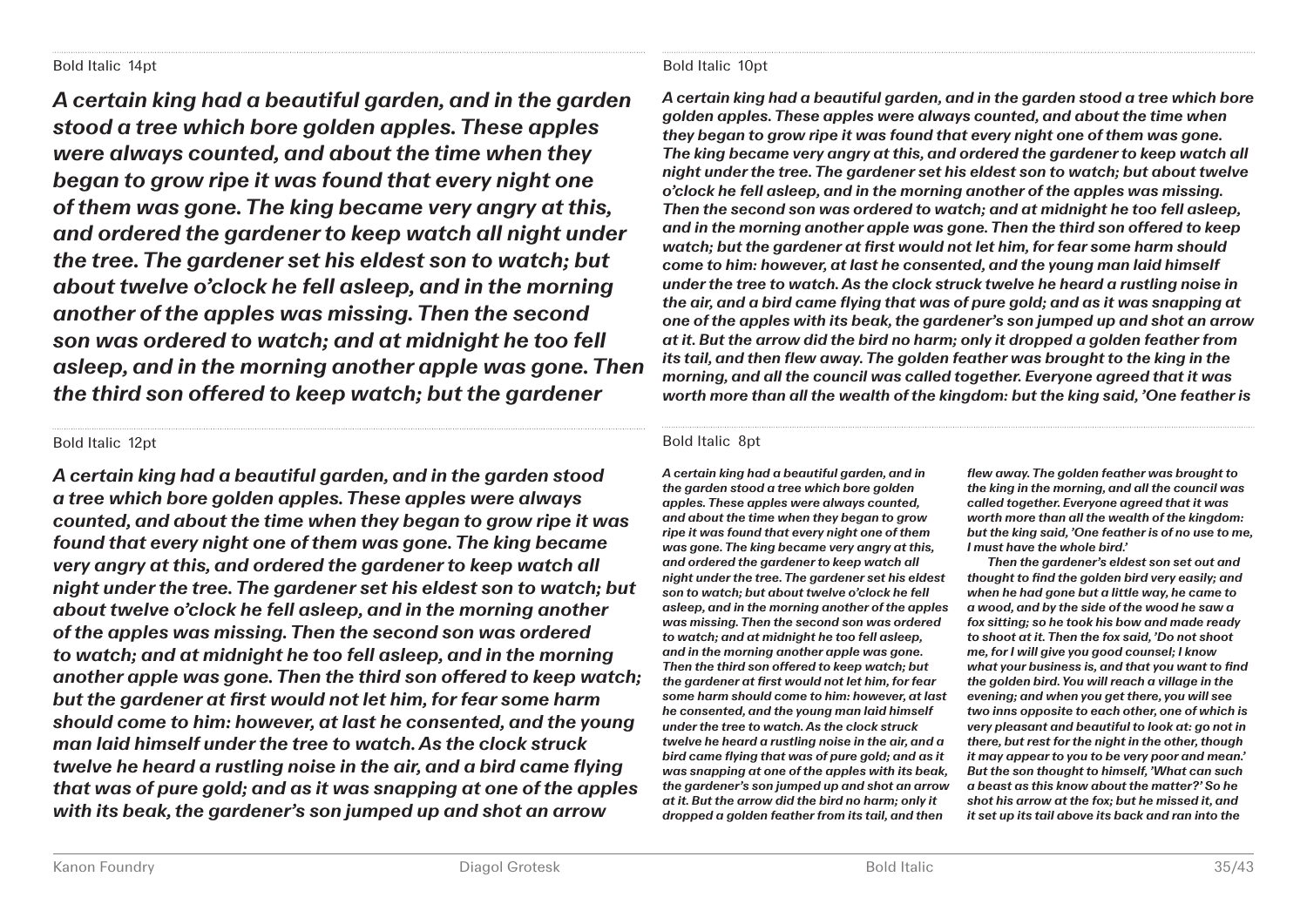Black 30pt

## ABCDEFGHIJKLMNOPQRSTUVWXYZ abcdefghijklmnopqrstuvwxyz 0123456789.,!?()[]{}/\#@&£\$€

Black 22pt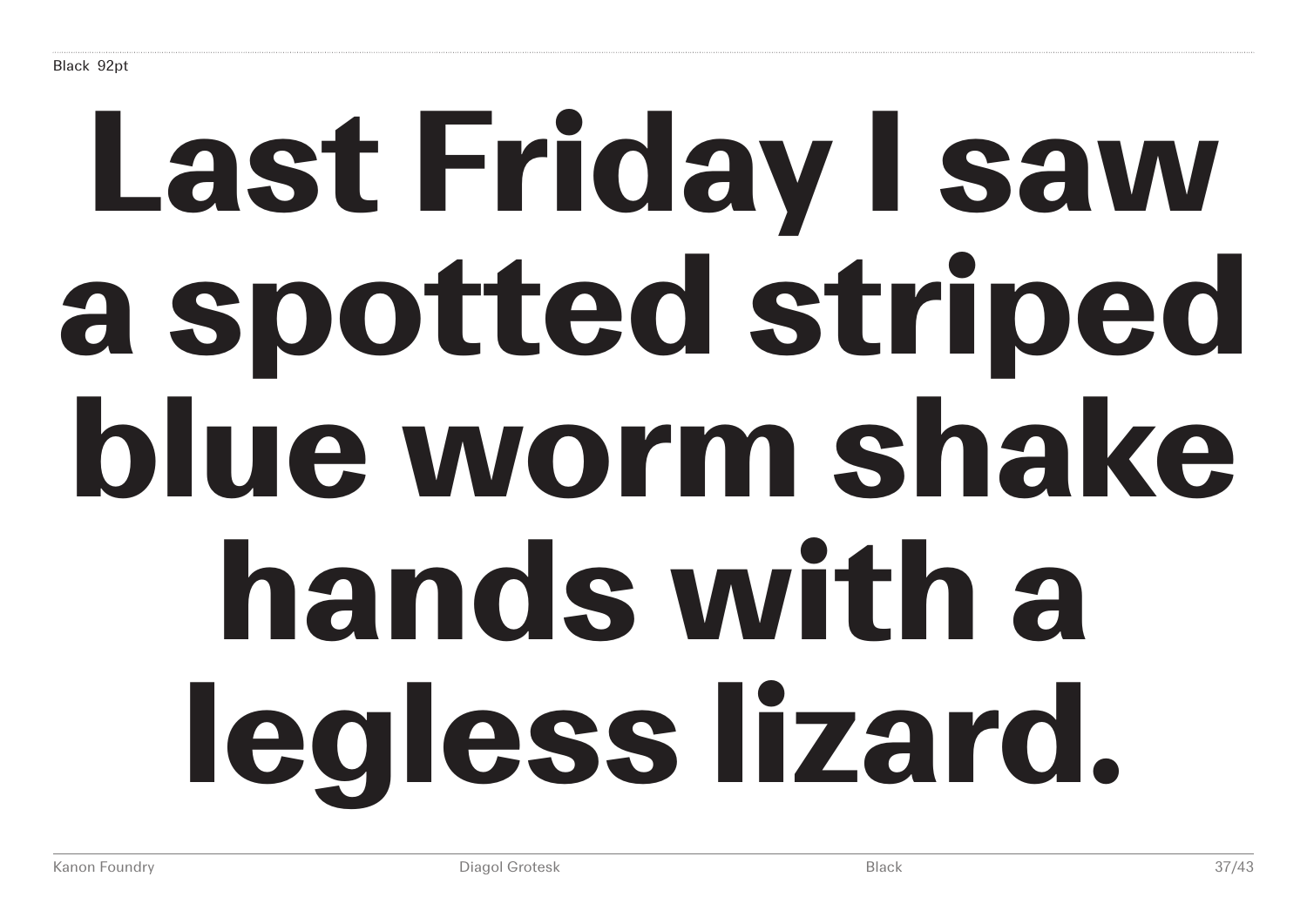## Black 30pt

For example, in one case, Matthew copulates with a elephant, each admiring the others' violent nature, while in another story, the narrator has a pleasant dream that he is a hog.

Black 18pt

According to the belief of the Teutons these wicked giants will some day destroy the beautiful world. Even the gods themselves will be killed in a dreadful battle with them. First of all will come three terrible winters without any spring or summer. The sun and moon will cease to shine and the bright stars will fall from the sky. The earth will be shaken as when there is a great earthquake and the waves of the sea will roar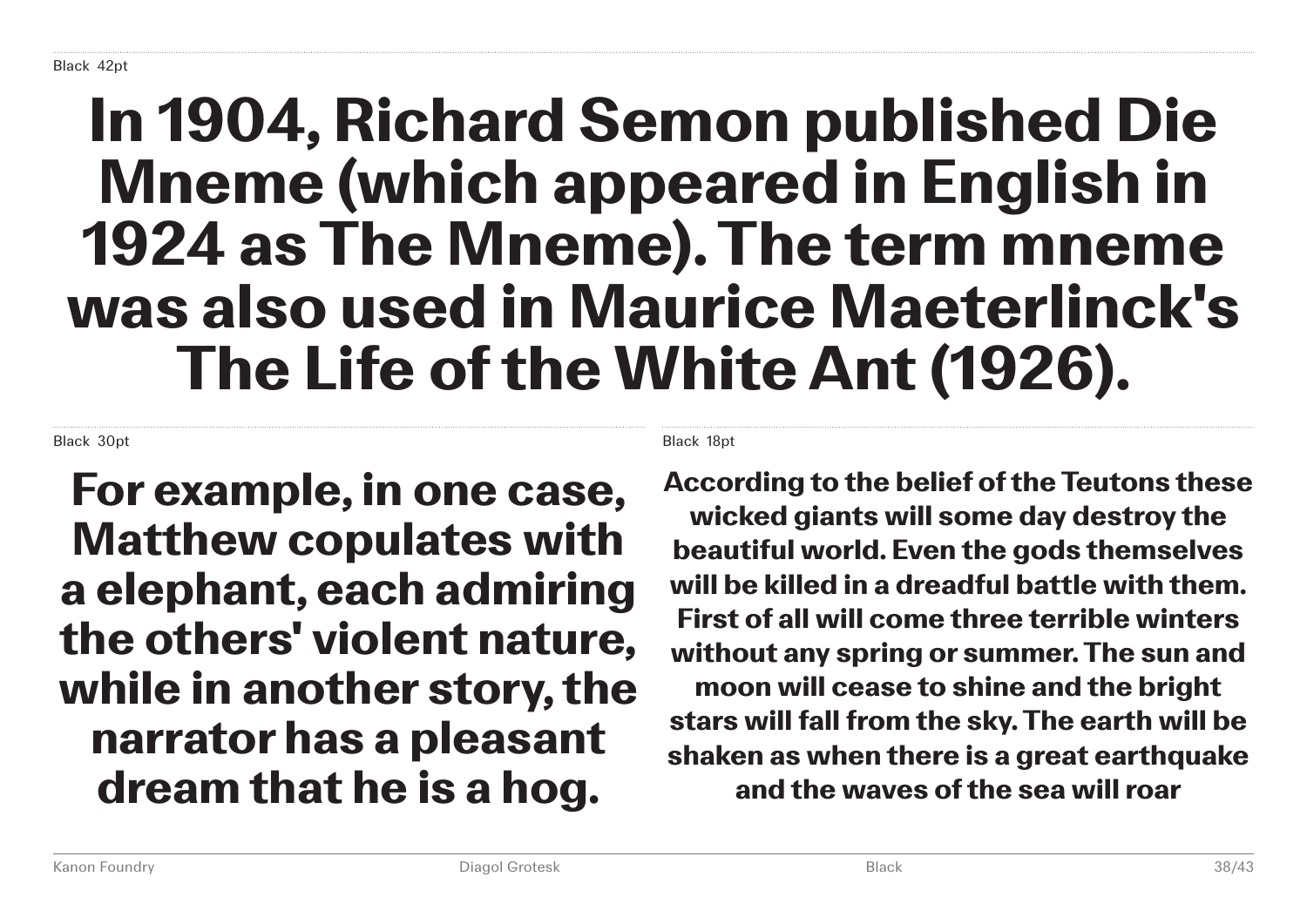#### Black 14pt

A certain king had a beautiful garden, and in the garden stood a tree which bore golden apples. These apples were always counted, and about the time when they began to grow ripe it was found that every night one of them was gone. The king became very angry at this, and ordered the gardener to keep watch all night under the tree. The gardener set his eldest son to watch; but about twelve o'clock he fell asleep, and in the morning another of the apples was missing. Then the second son was ordered to watch; and at midnight he too fell asleep, and in the morning another apple was gone. Then the third son offered to keep watch; but the

#### Black 12pt

A certain king had a beautiful garden, and in the garden stood a tree which bore golden apples. These apples were always counted, and about the time when they began to grow ripe it was found that every night one of them was gone. The king became very angry at this, and ordered the gardener to keep watch all night under the tree. The gardener set his eldest son to watch; but about twelve o'clock he fell asleep, and in the morning another of the apples was missing. Then the second son was ordered to watch; and at midnight he too fell asleep, and in the morning another apple was gone. Then the third son offered to keep watch; but the gardener at first would not let him, for fear some harm should come to him: however, at last he consented, and the young man laid himself under the tree to watch. As the clock struck twelve he heard a rustling noise in the air, and a bird came flying that was of pure gold; and as it was snapping at one of the apples with its beak, the gardener's son jumped up and shot an

#### Black 10pt

A certain king had a beautiful garden, and in the garden stood a tree which bore golden apples. These apples were always counted, and about the time when they began to grow ripe it was found that every night one of them was gone. The king became very angry at this, and ordered the gardener to keep watch all night under the tree. The gardener set his eldest son to watch; but about twelve o'clock he fell asleep, and in the morning another of the apples was missing. Then the second son was ordered to watch; and at midnight he too fell asleep, and in the morning another apple was gone. Then the third son offered to keep watch; but the gardener at first would not let him, for fear some harm should come to him: however, at last he consented, and the young man laid himself under the tree to watch. As the clock struck twelve he heard a rustling noise in the air, and a bird came flying that was of pure gold; and as it was snapping at one of the apples with its beak, the gardener's son jumped up and shot an arrow at it. But the arrow did the bird no harm; only it dropped a golden feather from its tail, and then flew away. The golden feather was brought to the king in the morning, and all the council was called together. Everyone agreed that it was worth more than all the wealth of the kingdom: but the king said,

#### Black 8pt

A certain king had a beautiful garden, and in the garden stood a tree which bore golden apples. These apples were always counted, and about the time when they began to grow ripe it was found that every night one of them was gone. The king became very angry at this, and ordered the gardener to keep watch all night under the tree. The gardener set his eldest son to watch; but about twelve o'clock he fell asleep, and in the morning another of the apples was missing. Then the second son was ordered to watch; and at midnight he too fell asleep, and in the morning another apple was gone. Then the third son offered to keep watch; but the gardener at first would not let him, for fear some harm should come to him: however, at last he consented, and the young man laid himself under the tree to watch. As the clock struck twelve he heard a rustling noise in the air, and a bird came flying that was of pure gold; and as it was snapping at one of the apples with its beak, the gardener's son jumped up and shot an arrow at it. But the arrow did the bird no harm; only it dropped a golden feather from its tail,

and then flew away. The golden feather was brought to the king in the morning, and all the council was called together. Everyone agreed that it was worth more than all the wealth of the kingdom: but the king said, 'One feather is of no use to me, I must have the whole bird.'

Then the gardener's eldest son set out and thought to find the golden bird very easily; and when he had gone but a little way, he came to a wood, and by the side of the wood he saw a fox sitting; so he took his bow and made ready to shoot at it. Then the fox said, 'Do not shoot me, for I will give you good counsel; I know what your business is, and that you want to find the golden bird. You will reach a village in the evening; and when you get there, you will see two inns opposite to each other, one of which is very pleasant and beautiful to look at: go not in there, but rest for the night in the other, though it may appear to you to be very poor and mean.' But the son thought to himself, 'What can such a beast as this know about the matter?' So he shot his arrow at the fox; but he missed it, and it set up its tail above its back and ran into the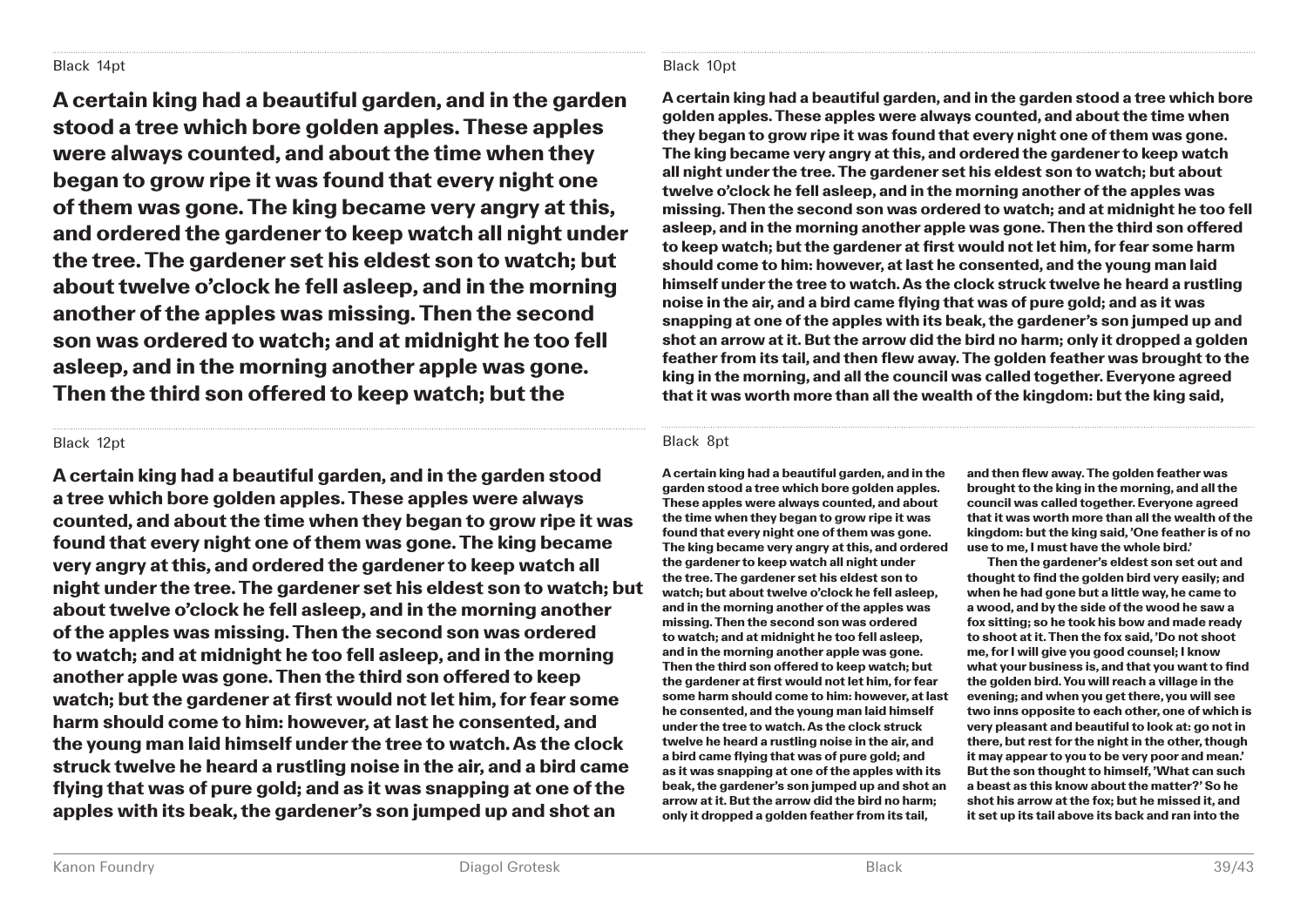Black Italic 30pt

## *ABCDEFGHIJKLMNOPQRSTUVWXYZ abcdefghijklmnopqrstuvwxyz 0123456789.,!?()[]{}/\#@&£\$€*

Black Italic 22pt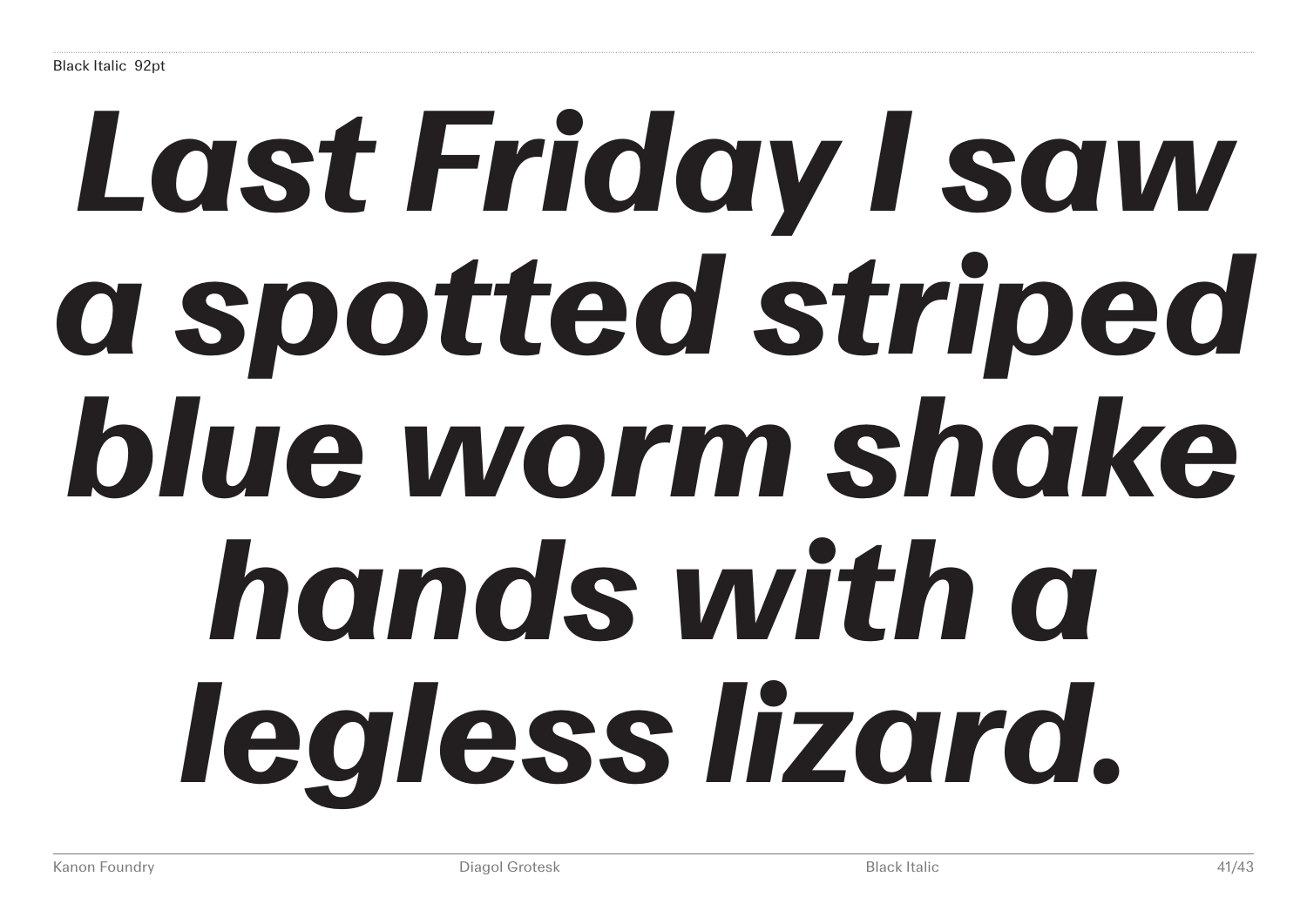## Black Italic 30pt

*For example, in one case, Matthew copulates with a elephant, each admiring the others' violent nature, while in another story, the narrator has a pleasant dream that he is a hog.* 

Black Italic 18pt

*According to the belief of the Teutons these wicked giants will some day destroy the beautiful world. Even the gods themselves will be killed in a dreadful battle with them. First of all will come three terrible winters without any spring or summer. The sun and moon will cease to shine and the bright stars will fall from the sky. The earth will be shaken as when there is a great earthquake and the waves of the sea will roar*